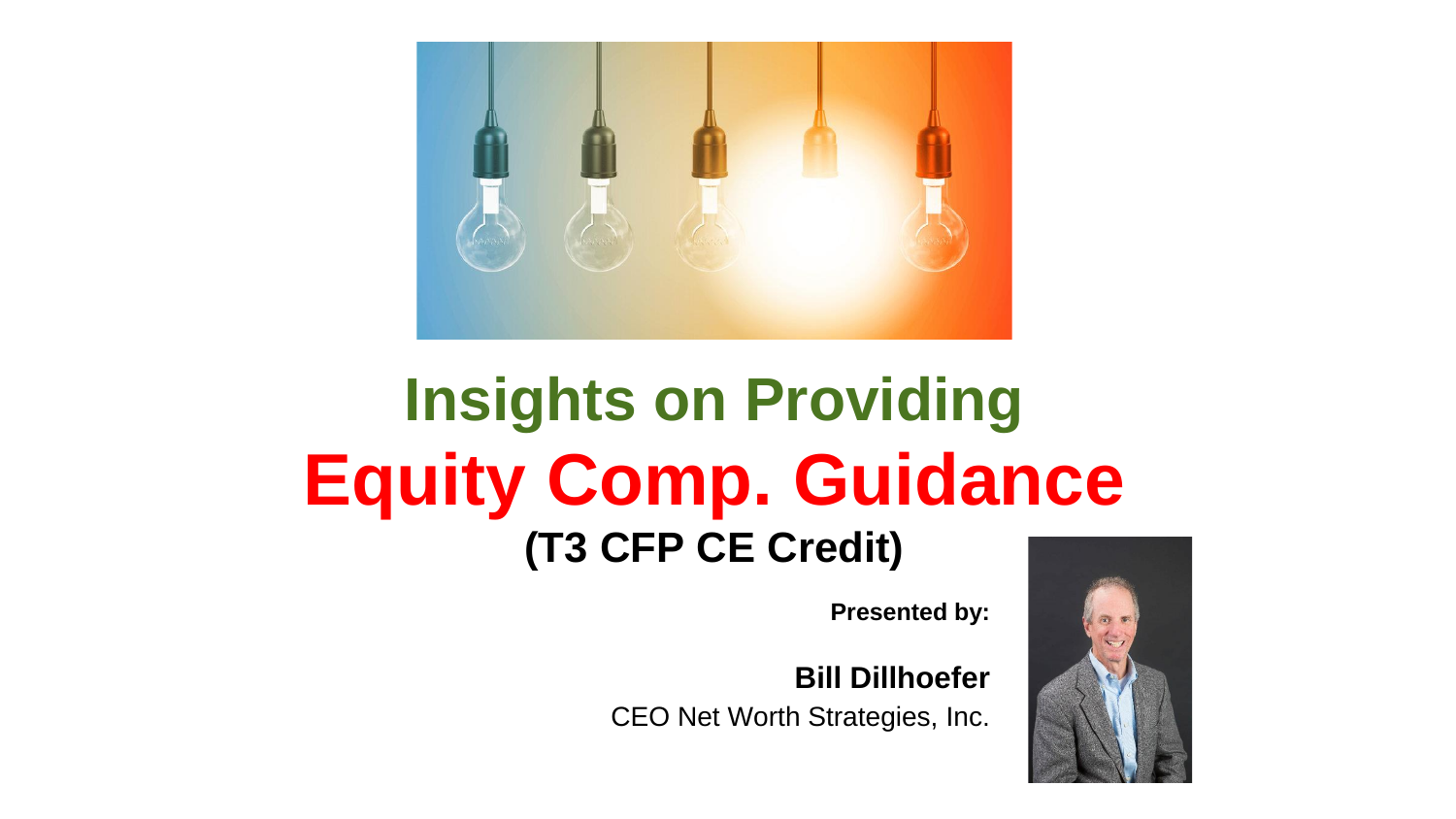# **Equity Compensation (EC)**

- **Aligns the Interests** of Shareholders with the Interests of Plan Participants by:
	- Building Wealth
	- Attracting, Motivating and Retaining Key Employees
- **Market Size**:
	- **11k+ Public +#? Private Companies** Offer Equity Compensation
	- **8-9 Million** Employees Receive Company Stock & Option Grants
	- **500k+ Top Executives** Get Company Grants Accounting for **80%** of Their Compensation
	- Companies Grant More Than **\$110 Billion in Company Equity** to Key Employees Annually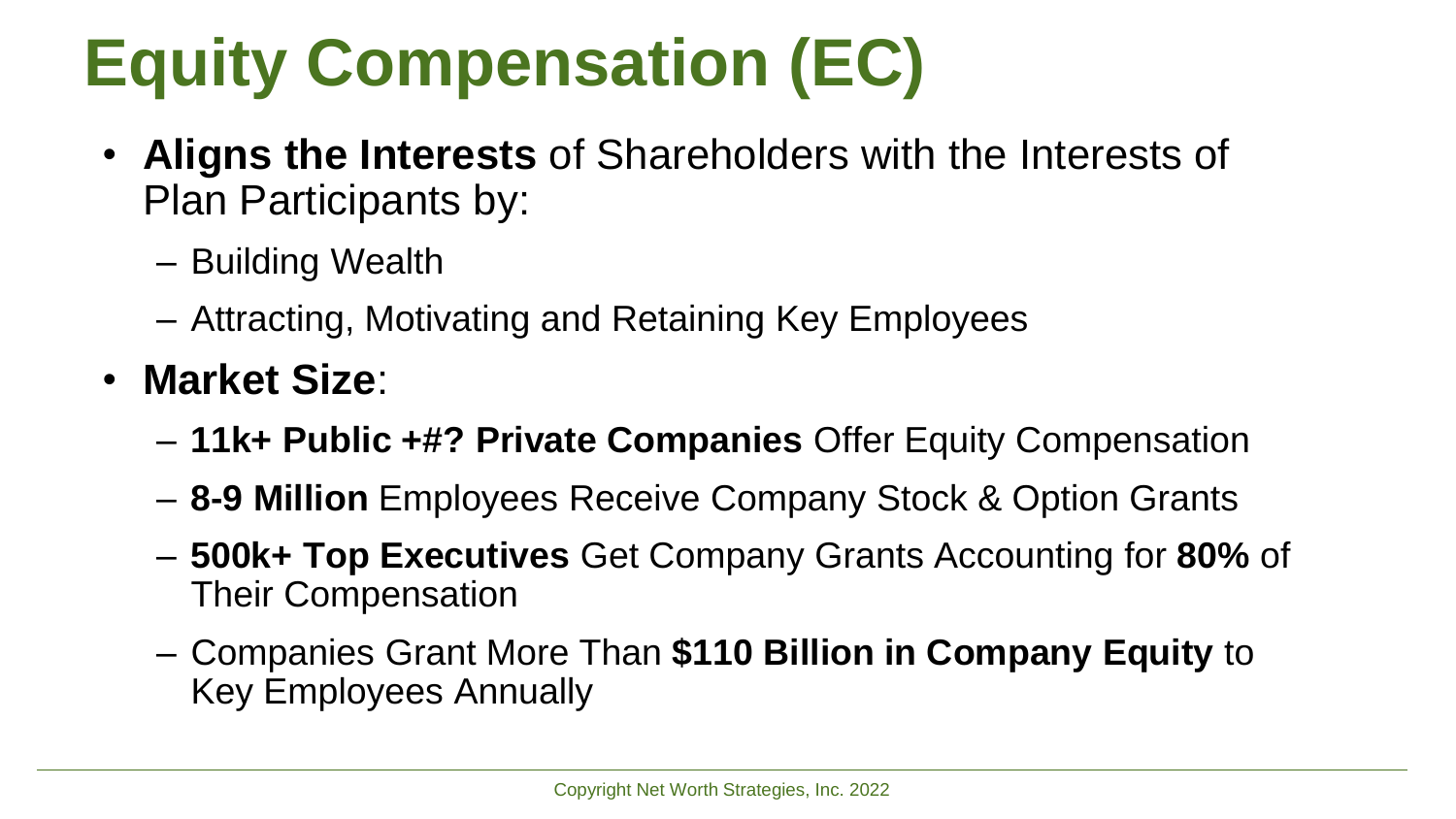## **EC Opportunity and Risk**

**S&P 500 Index Over the Past Decade**

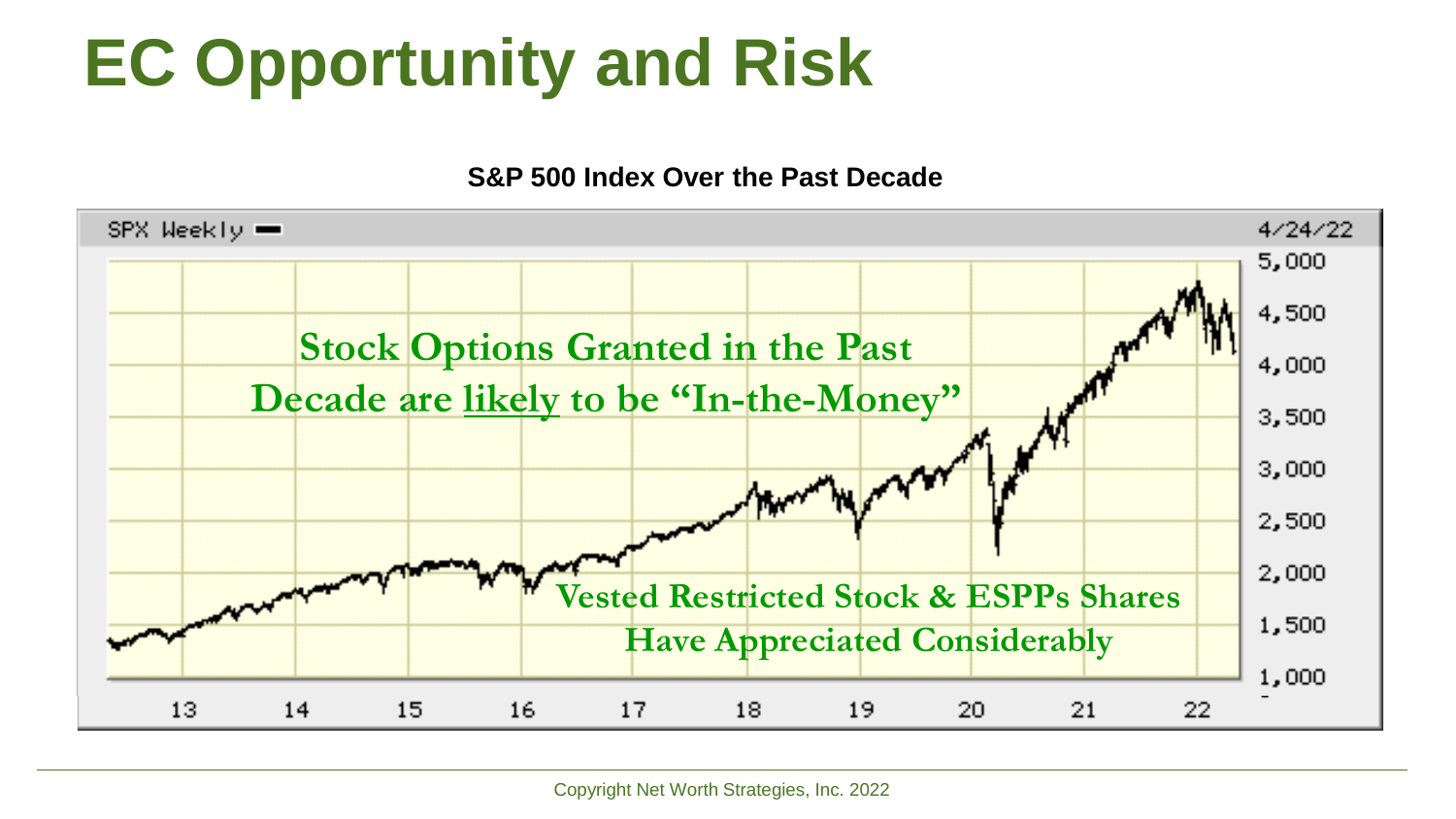## **Equity Comp Planning Issues**

- EC Recipients get *education* **NOT** *guidance* from their employers
	- Website lets them exercise & sell (no analytics)
	- Surveys indicate recipients are afraid of making mistakes
- Recipients may have advisors, but getting **guidance from the watercooler**
- **EC Planning is Different from Financial Planning**
	- FP: Determines if the client is on track to retire? (Strategic)
	- ECP: Identifies when, why & how to diversify? (Tactical)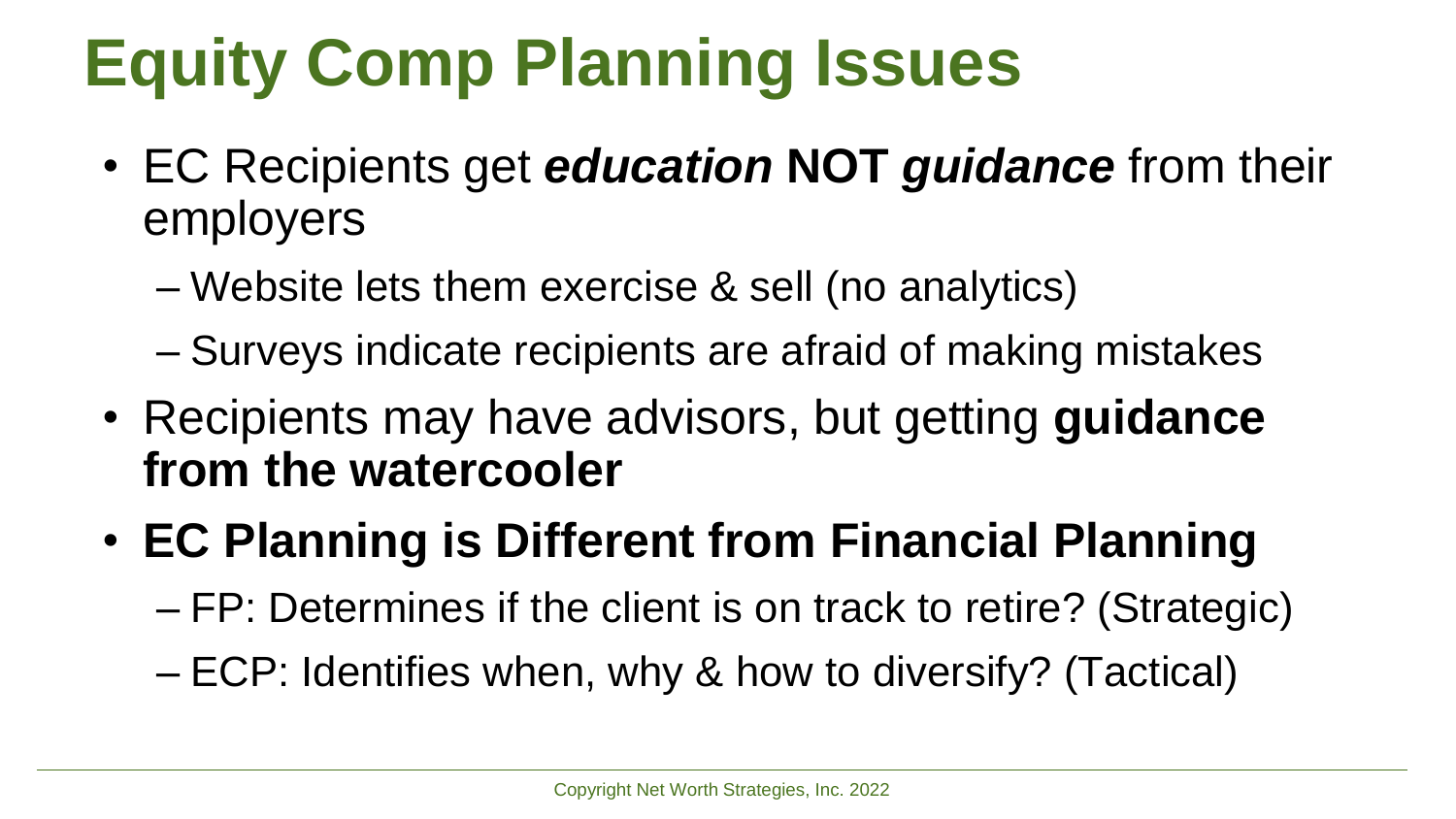# **Keys to EC Planning Niche Success**

#### • **Access to Stock Plan Participants**

– Start w/ current clients or friends. Easy to get referrals after assisting initial EC recipients.

#### • **Provide Proactive Guidance**

– Don't wait for clients to ask for help because it's often too late. Periodic updates are important.

#### • **Process for Managing/Analyzing Holdings**

- More concrete than EC knowledge
- Important to track holdings & provide unique insights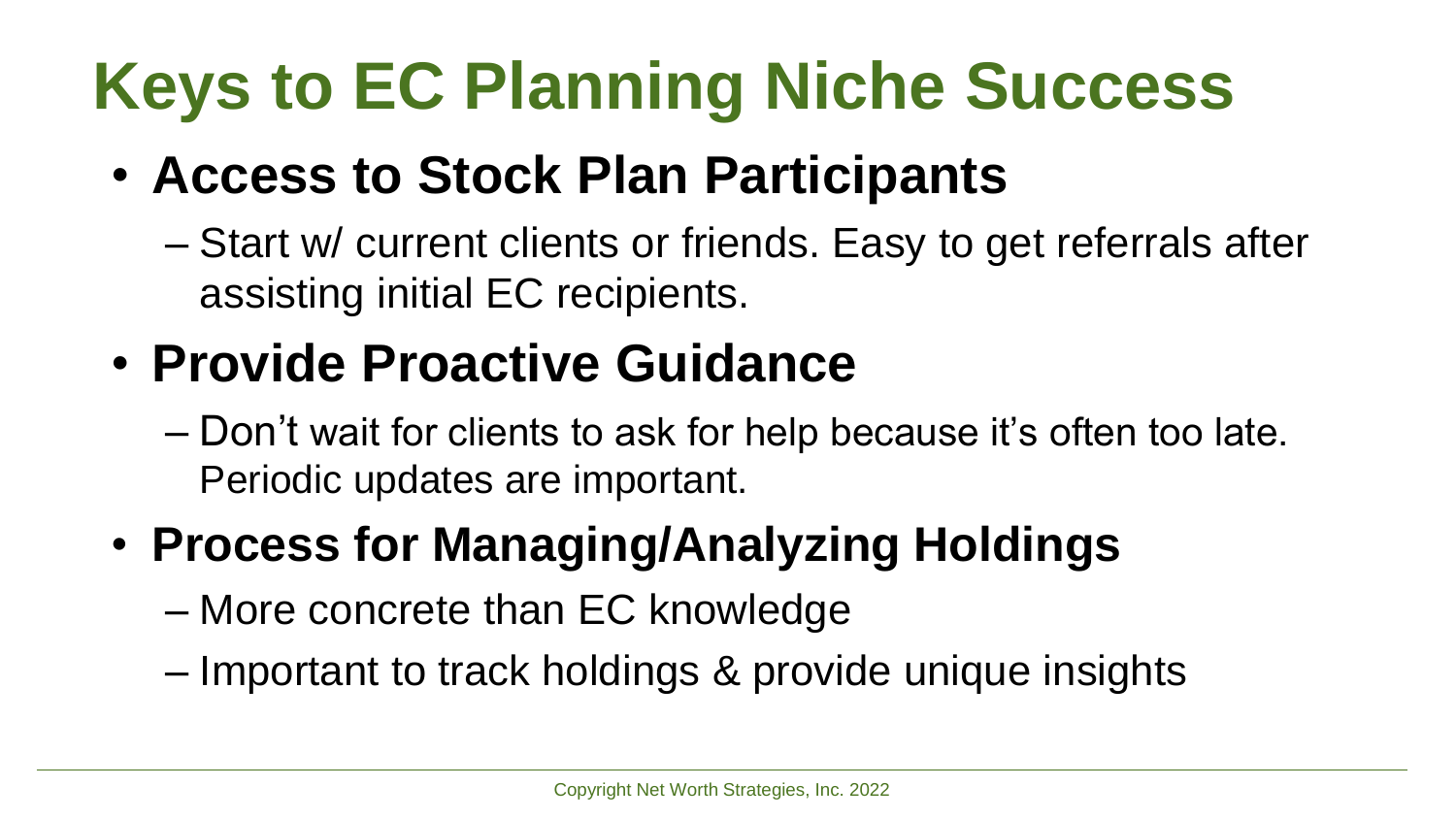## **Stock Option Fundamentals**

#### • **Stock Option Definition:**

–A grant of the right to purchase company stock in the future at a fixed (grant) price

#### • **Grant Price: (aka – exercise, strike or option price)**

– It is the price at which an employee can exercise the stock option, once vested

#### • **Vesting Date:**

–The date when a tranche of options can be exercised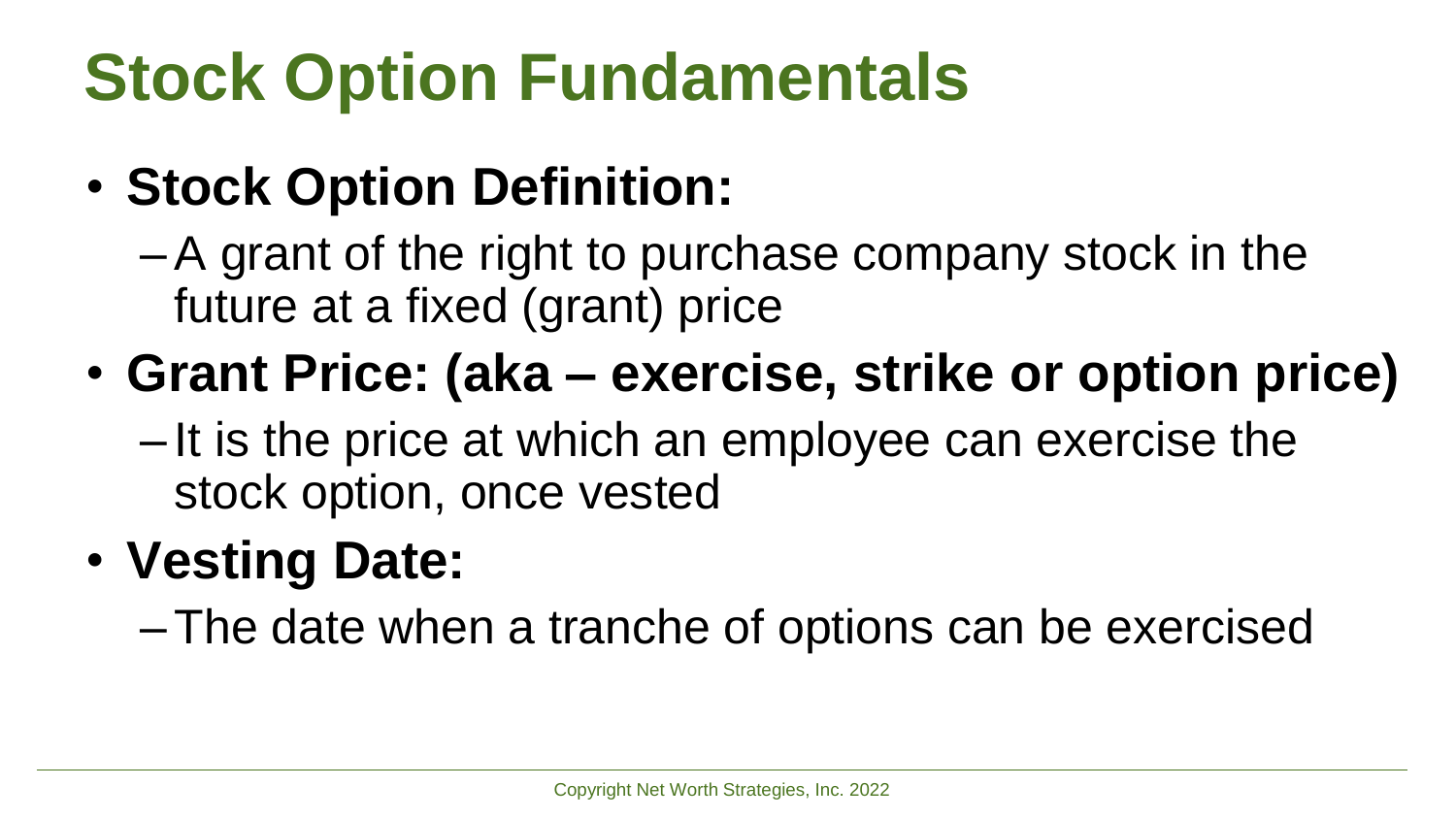## **Stock Option Fundamentals**

- **Bargain Element:** (aka: Spread)
	- The difference between the option exercise price & the market price of the stock at exercise
- **Exercise:**
	- The process of **purchasing** the option shares at the grant price
- **Selling:**
	- Selling the purchased stock shares of an exercised option (the option itself is not sold)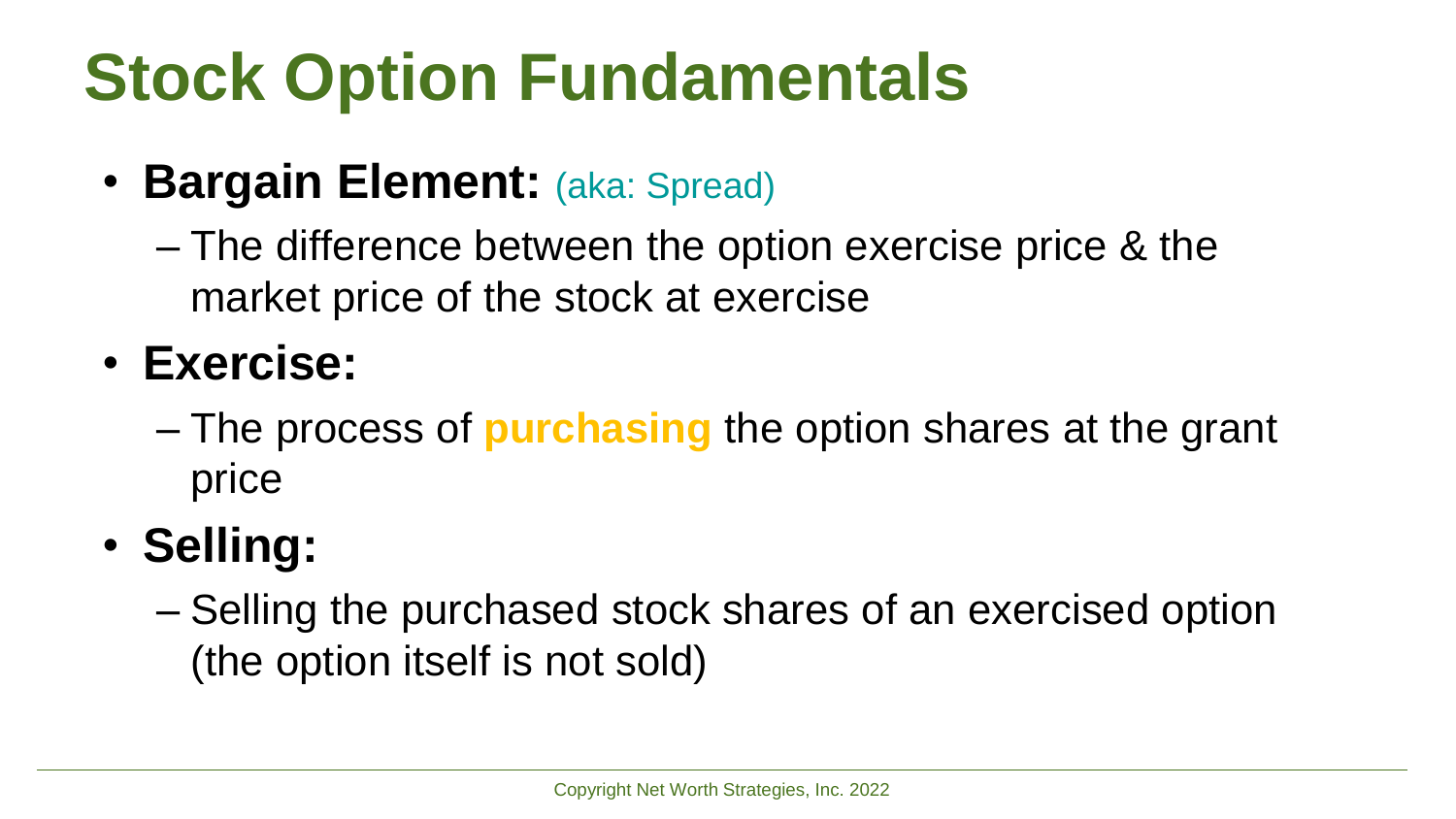## **Restricted Stock Fundamentals**

- **Restricted Stock Shares/Units** 
	- A Grant of employer stock at no cost that is subject to restrictions.
- **Types of Restrictions** 
	- **Time** Vesting (i.e., Future Date)
	- **Performance** Vesting (i.e., Revenue Target)
	- **Double Triggers** (i.e., Vesting + Liquidity Event)
- **Restricted Stock Valuation** = **Shares\*Price**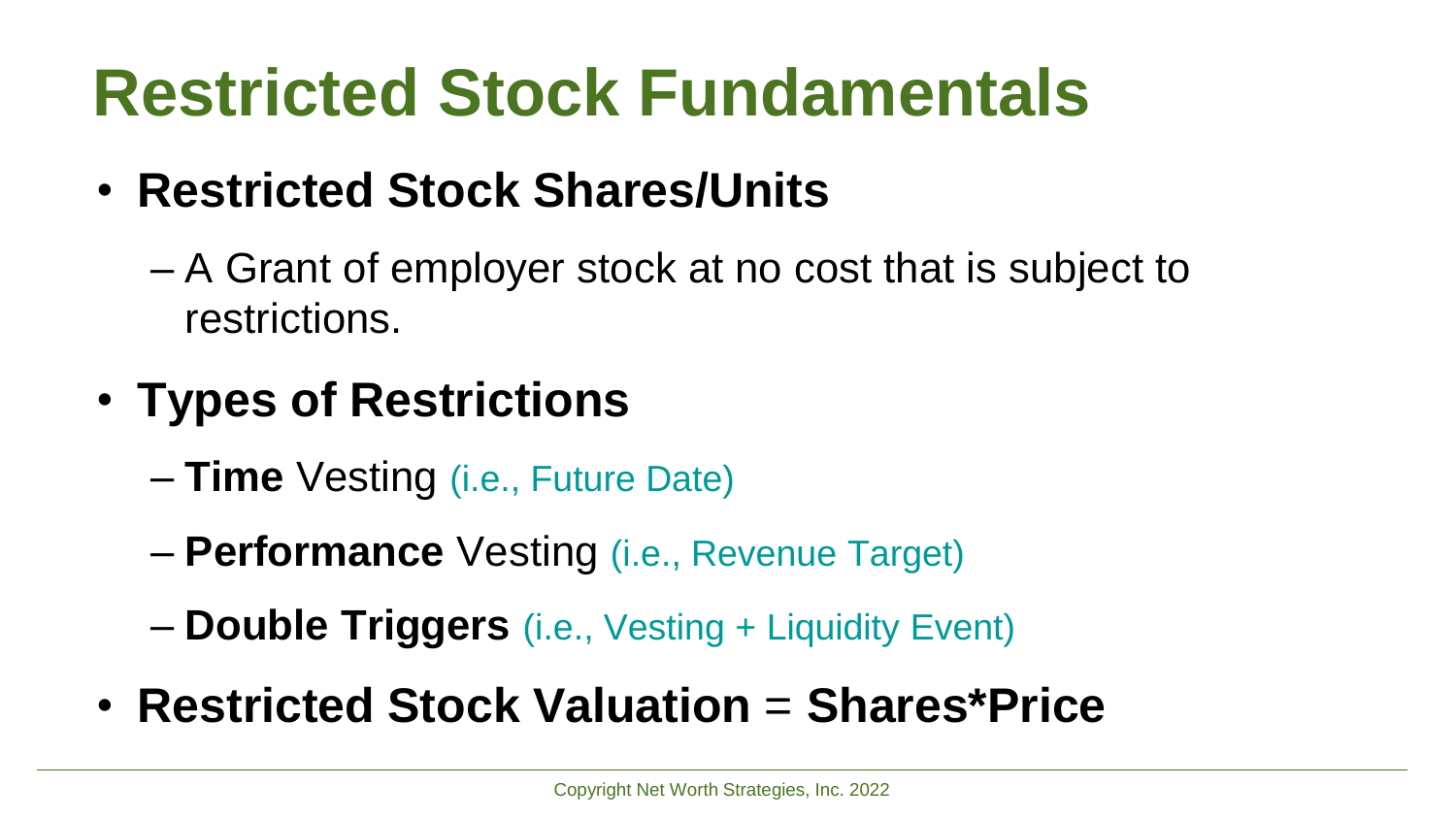### **EC Taxation Basics**

- **Unavoidable**! Even gifting retains tax liability.
- Occurs when the client takes ownership by **exercising** stock **options** or when **RSA/Us vest**
- Incentive Stock Options (**ISOs**):
	- ISO's trigger **Alternative Minimum Tax** (AMT)
	- Taxed as **LT Cap Gains** if held for qualifying periods
- Non-Qualified Stock Options (**NQSOs**), Stock Appreciation Rights (**SARs**), & **RSA/Us**:
	- Gain taxed as **ordinary income** at exercise (NQSOs & SARs) and at Vesting (RSA/Us)
	- Shares held after purchase and then sold are taxed (less cost basis) as **Long-Term Cap Gains if held for 1 year**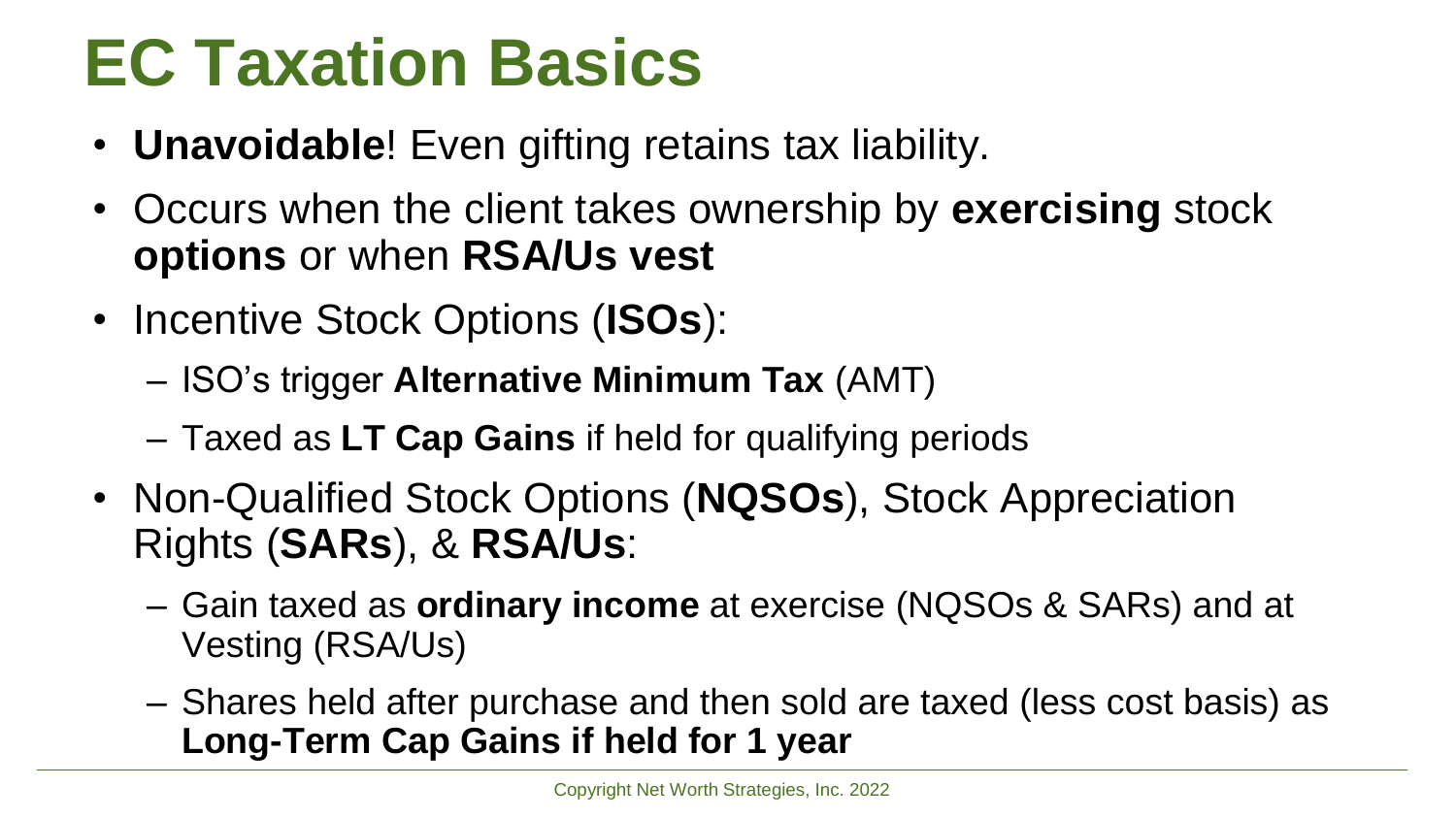## **Comparison: NQSOs versus ISOs**

| <b>Option</b><br>type | <b>Eligibility</b>                                                          | <b>Event that</b><br>triggers<br>taxes             | <b>Taxes</b>                                                                        | Withholding         | Tax at sale                                        |
|-----------------------|-----------------------------------------------------------------------------|----------------------------------------------------|-------------------------------------------------------------------------------------|---------------------|----------------------------------------------------|
| <b>NQSOs</b>          | Company employees,<br>executives, directors,<br>contractors,<br>consultants | <b>Exercise</b>                                    | Ordinary<br>income tax,<br>Social<br>Security,<br>Medicare on<br>exercise<br>spread | Yes, at<br>exercise | Capital gains<br>tax for amount<br>over cost basis |
| <b>ISOs</b>           | Only company<br>employees and<br>executives                                 | Sale, unless<br><b>AMT</b> incurred<br>at exercise | Ordinary<br>income tax,<br>AMT, or none*                                            | <b>No</b>           | Capital gains<br>$\text{tax}^*$                    |

\*ISO taxation depends on when shares are sold and on the sale price relative to the exercise/purchase price and the market price at exercise Reproduced from myStockOptions.com, © 2021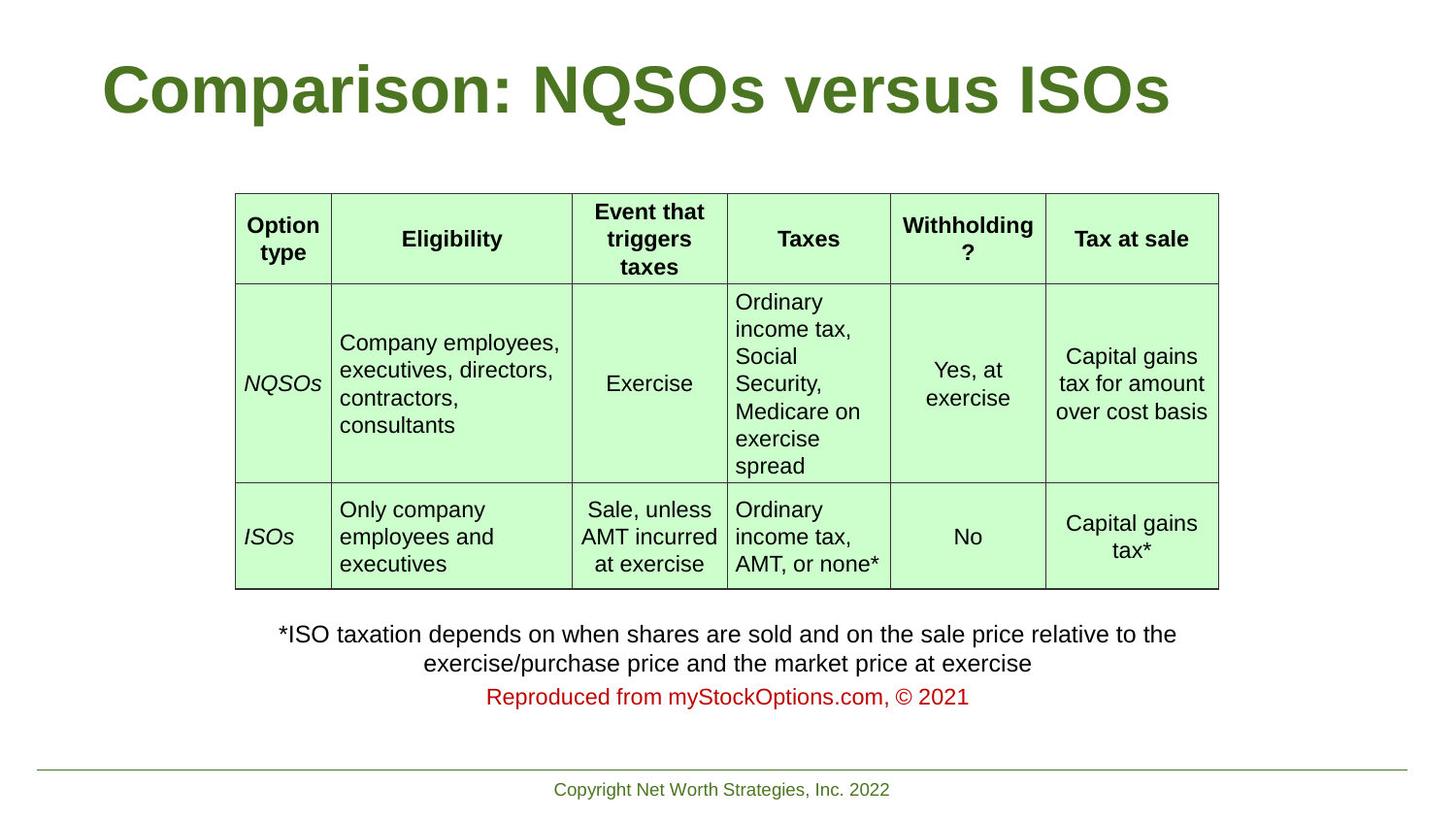# **Exercising & Holding NQSOs**

#### **NOT a good planning strategy** because…

- Unlike ISOs: **No tax benefit for NQSOs.** Taxed as ordinary income on spread at exercise.
	- NQSO recipients **defer paying taxes** prior to expiration by not exercising
- Exercising NQSOs & holding the shares **eliminates the remaining option leverage**
	- Leverage can have a greater impact on option value than the tax savings
- Taxes must be **paid out-of-pocket** instead of with share proceeds (no cashless exercise)
- The client's level of **concentration risk isn't reduced**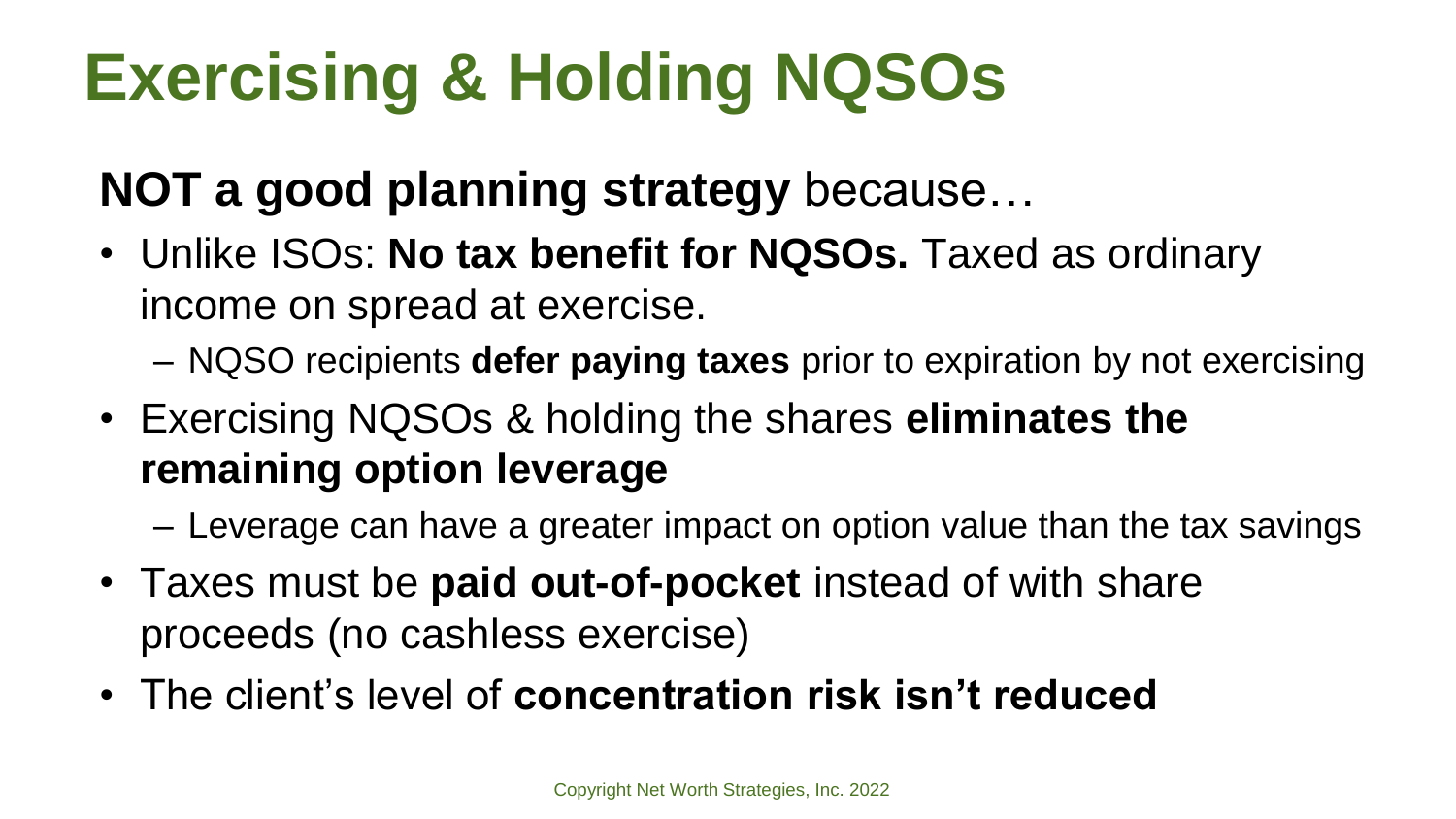## **Stock Option Valuation**

- **Intrinsic** or In-the-Money Value:
	- Fair Market Value (FMV) Grant Price x Shares
- **Full Option Value** (FOV)
	- AKA: Black-Scholes Value (BSV)
	- FOV = Intrinsic Value + Time Value (TV)

#### • **Time Value**

– Calculated using an option valuation methodology (e.g. Black-Scholes or Baroni-Adesi) and 5 assumptions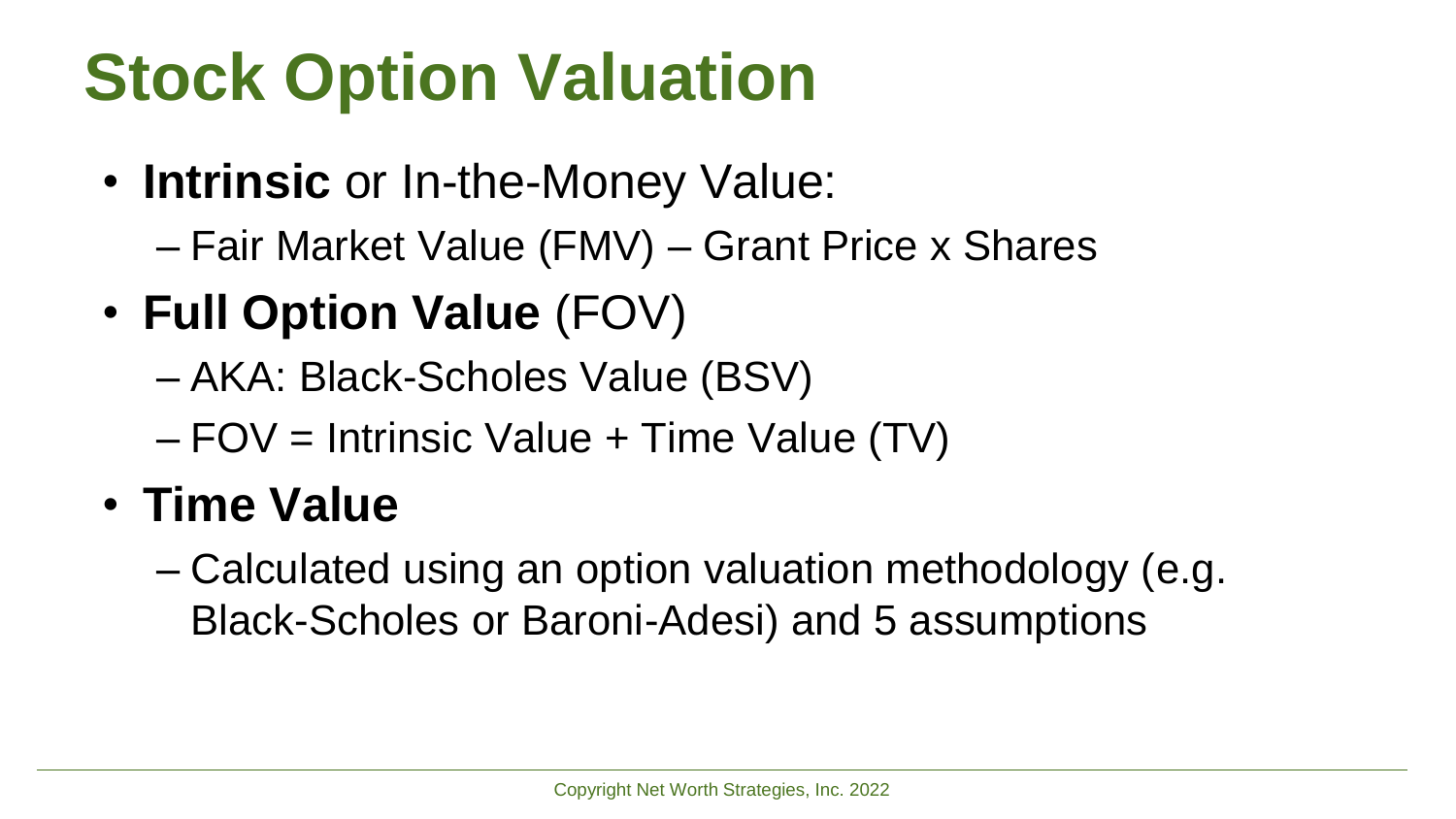## **Estimating Time Value**

The option valuation methodologies calculate the Time Value of a stock option using the following assumptions:

- **1. Time until expiration**
- **2. Volatility of the stock price**
- **3. The In-the-money value / Leverage**
- **4. Risk-free rate of return (RFR)**
- **5. Per share dividend**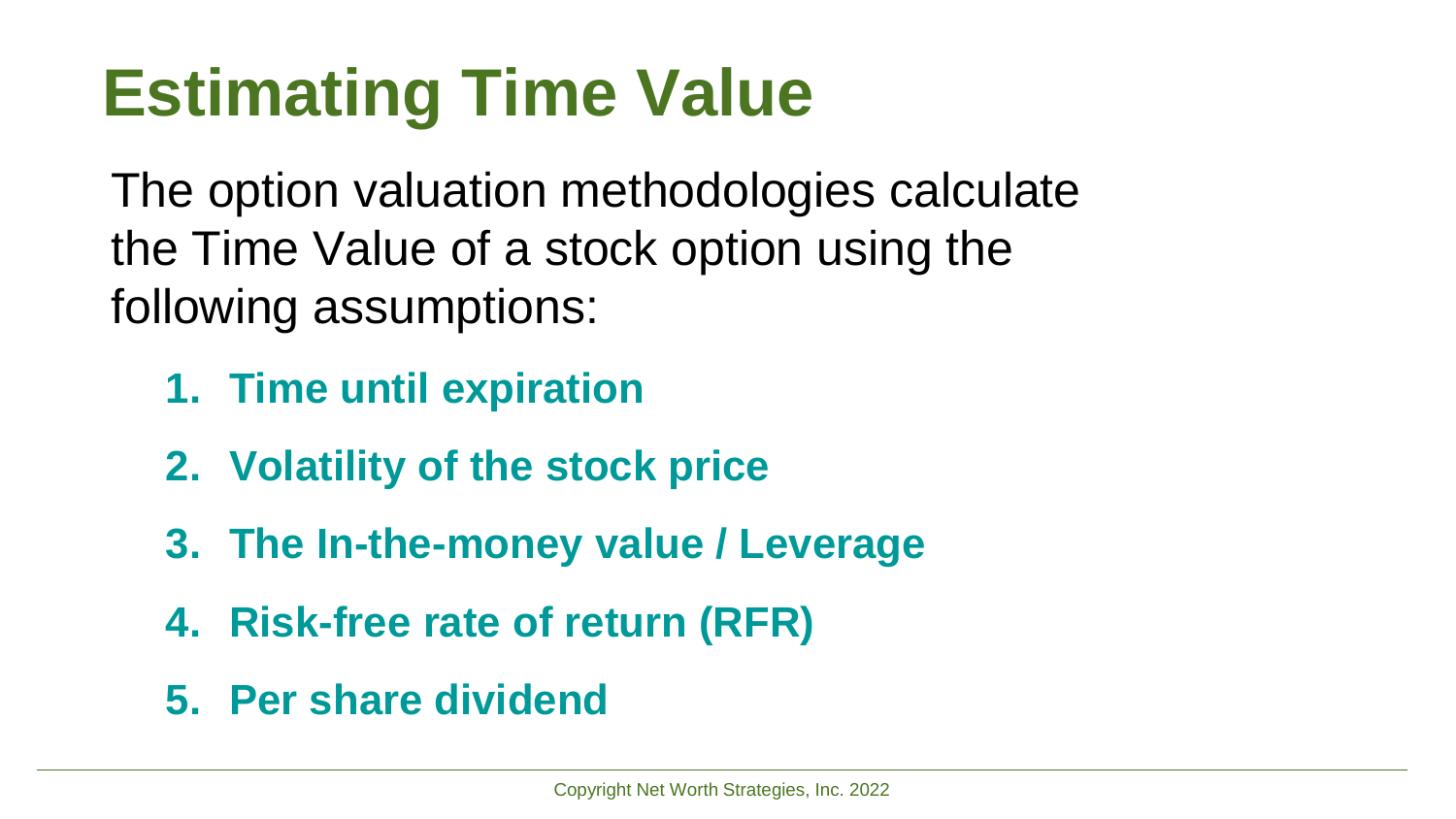#### **Time Until Expiration**



#### **Time Value decreases as the expiration date approaches.**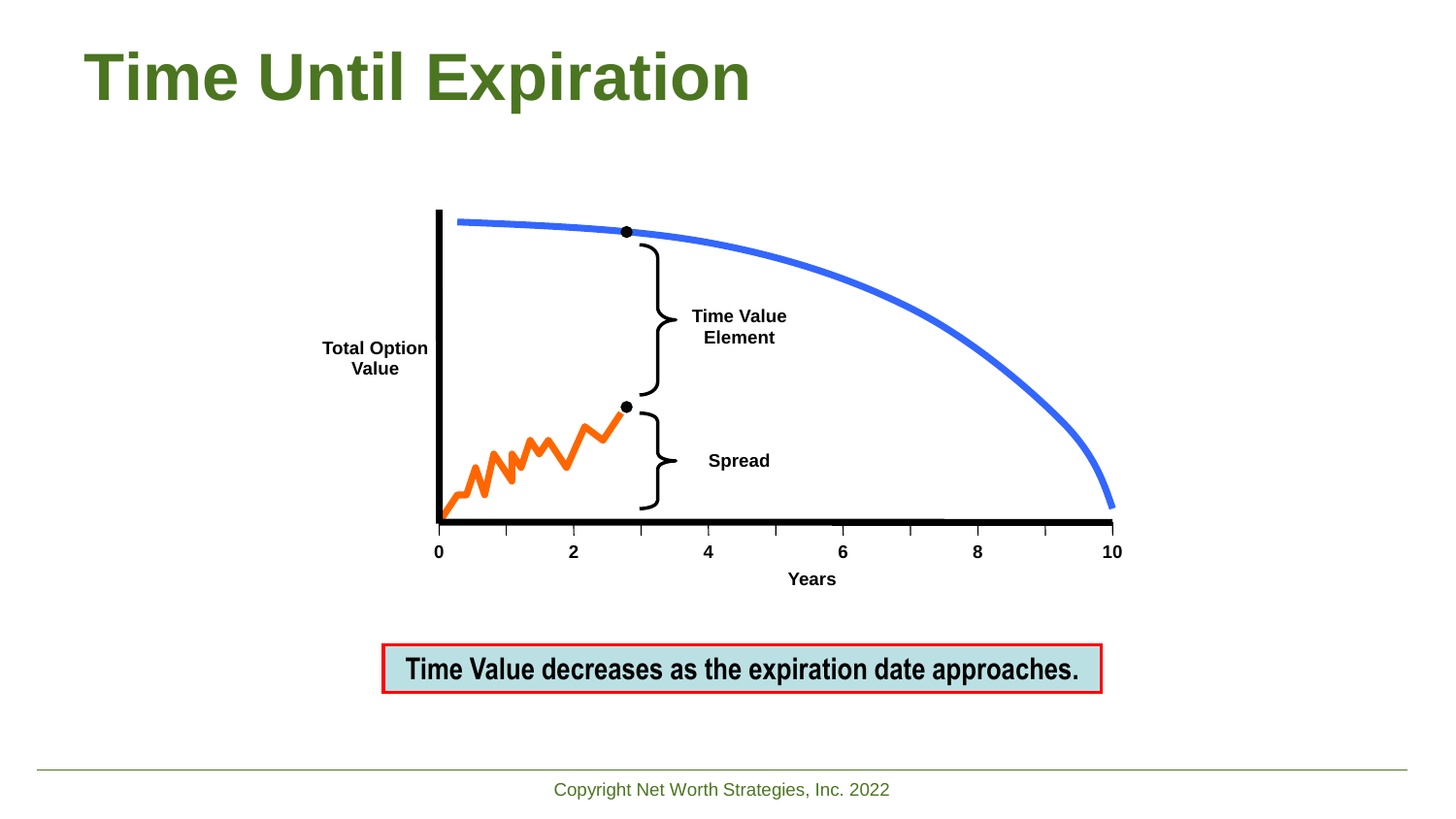## **Stock Price Volatility**

- The **annualized standard deviation** of the stock's changes in price
	- **Expressed as a percentage** (i.e. a Standard Deviation of 0.3 is volatility of 30%)
	- Volatility is a statistical method to provide range of possible stock prices over the option life
- Types of Volatility:
	- **Historical**: the actual volatility that occurred to the underlying stock during some look back time period
	- **Implied**: the market's estimate of future volatility derived from a market traded option's bid/ask mid price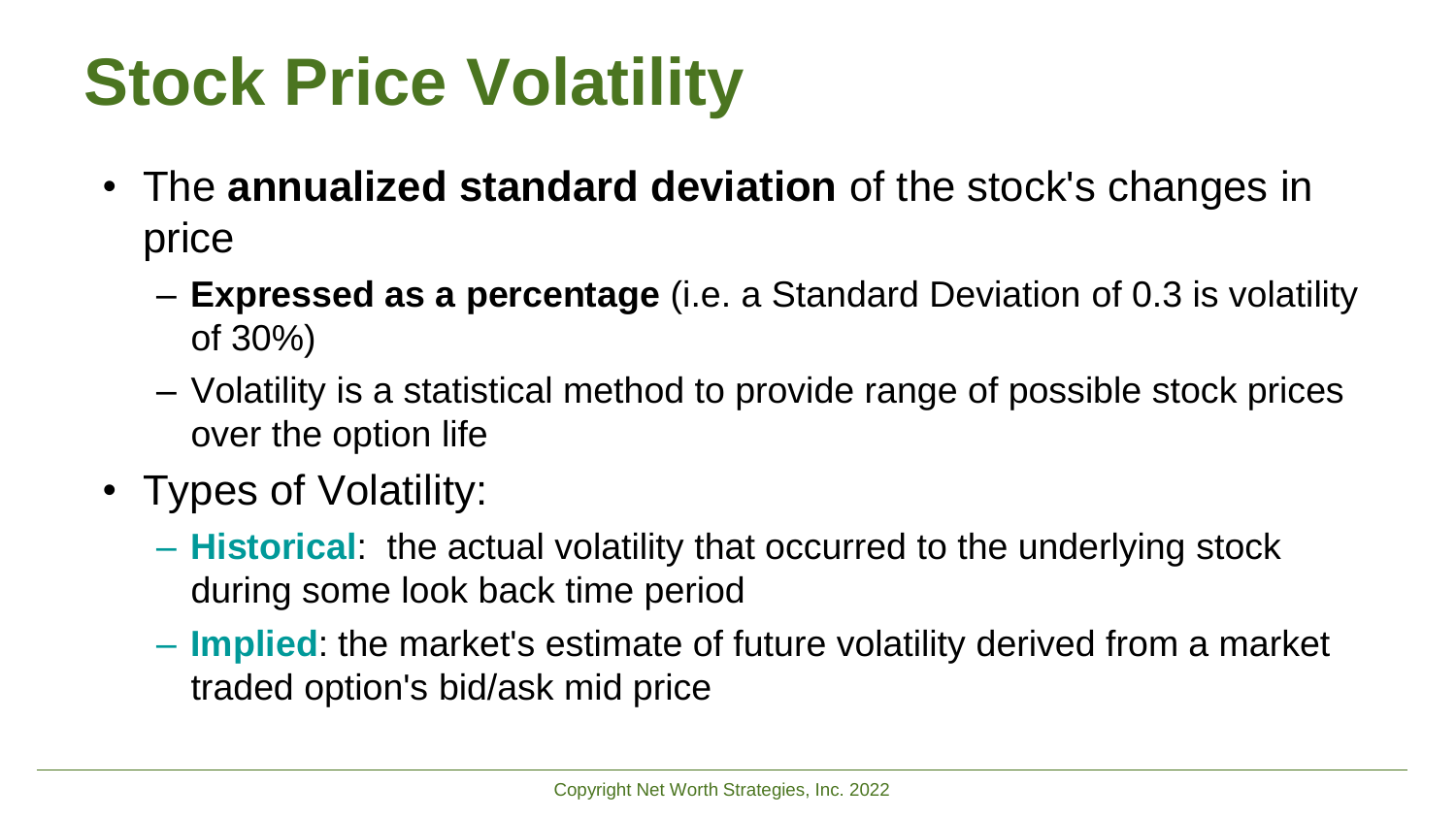## **Volatility Selection**

- Depends on the application:
	- **Valuing Employee Stock Options** for decision support
	- **Expensing Stock Options** on Financial Statements
	- Analyzing **Market Traded Options**
- Consequently, selection is **"Art"** not science
- **Compare different sources** to validate:
	- Company **Annual Report** (SEC Filings)
	- Market Traded Options: **www.ivolatility.com**
	- **Peer Comparisons** (use for private companies)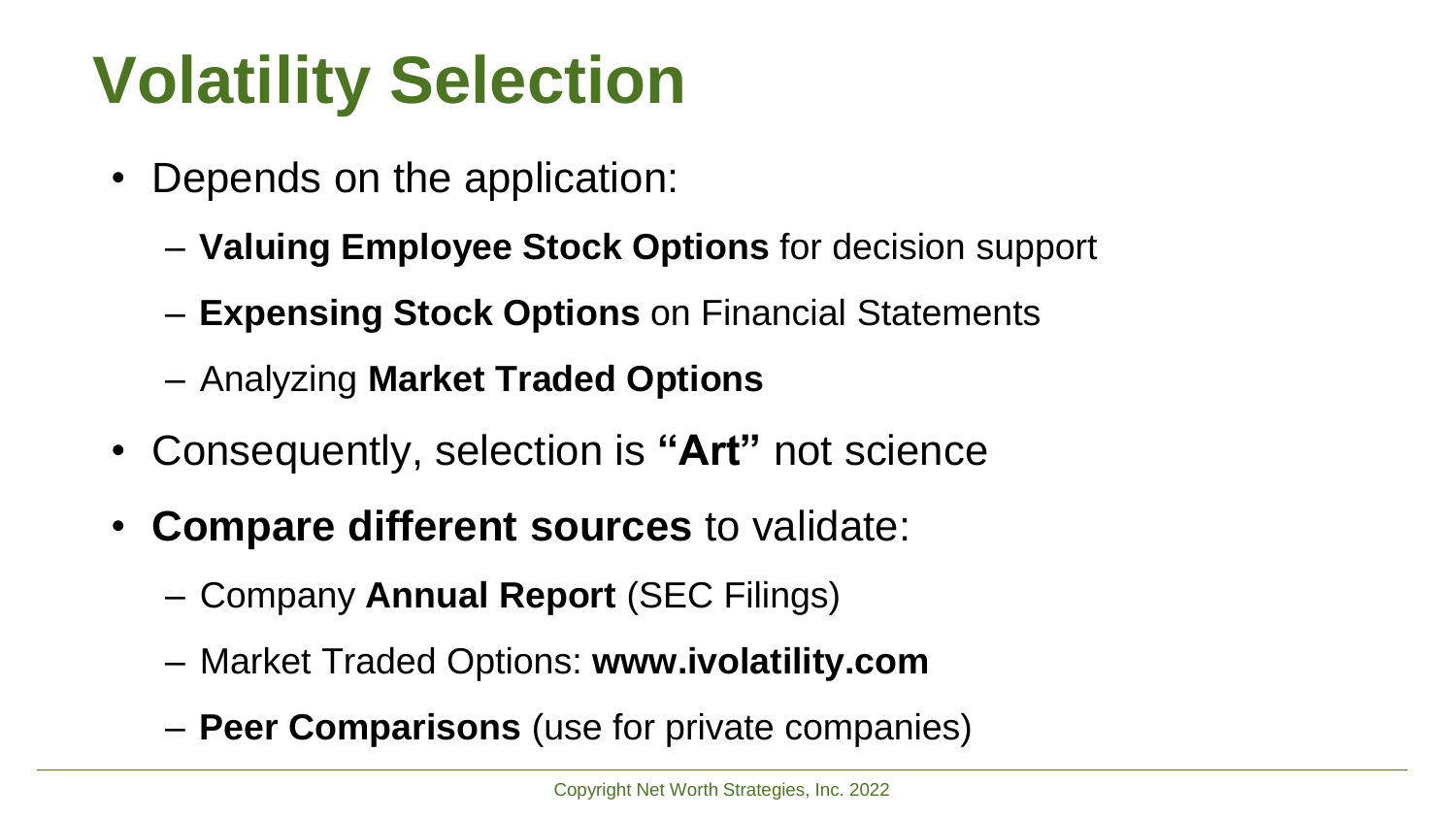## **Volatility: NDAQ, Nasdaq Inc.**

**Ivolatility.com** shows the historical & implied volatility over the past 12 months



In their **2021 10-K NDAQ** used an expected volatility of 30.3% to expense their employee stock options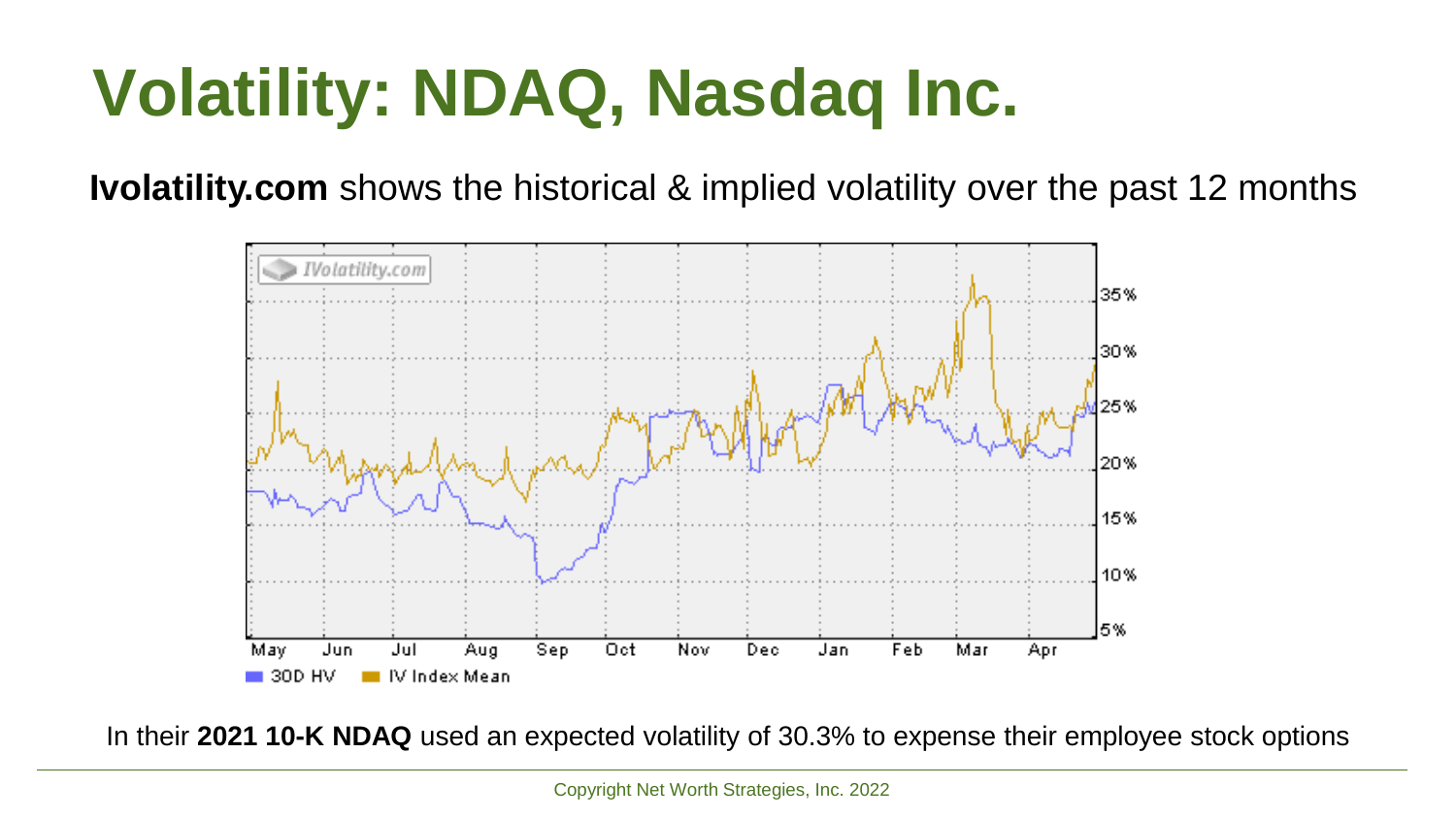#### **In-the-Money Value**



#### **As the FMV of the stock increase, the ITM value increases and TV decreases because upside leverage is less.**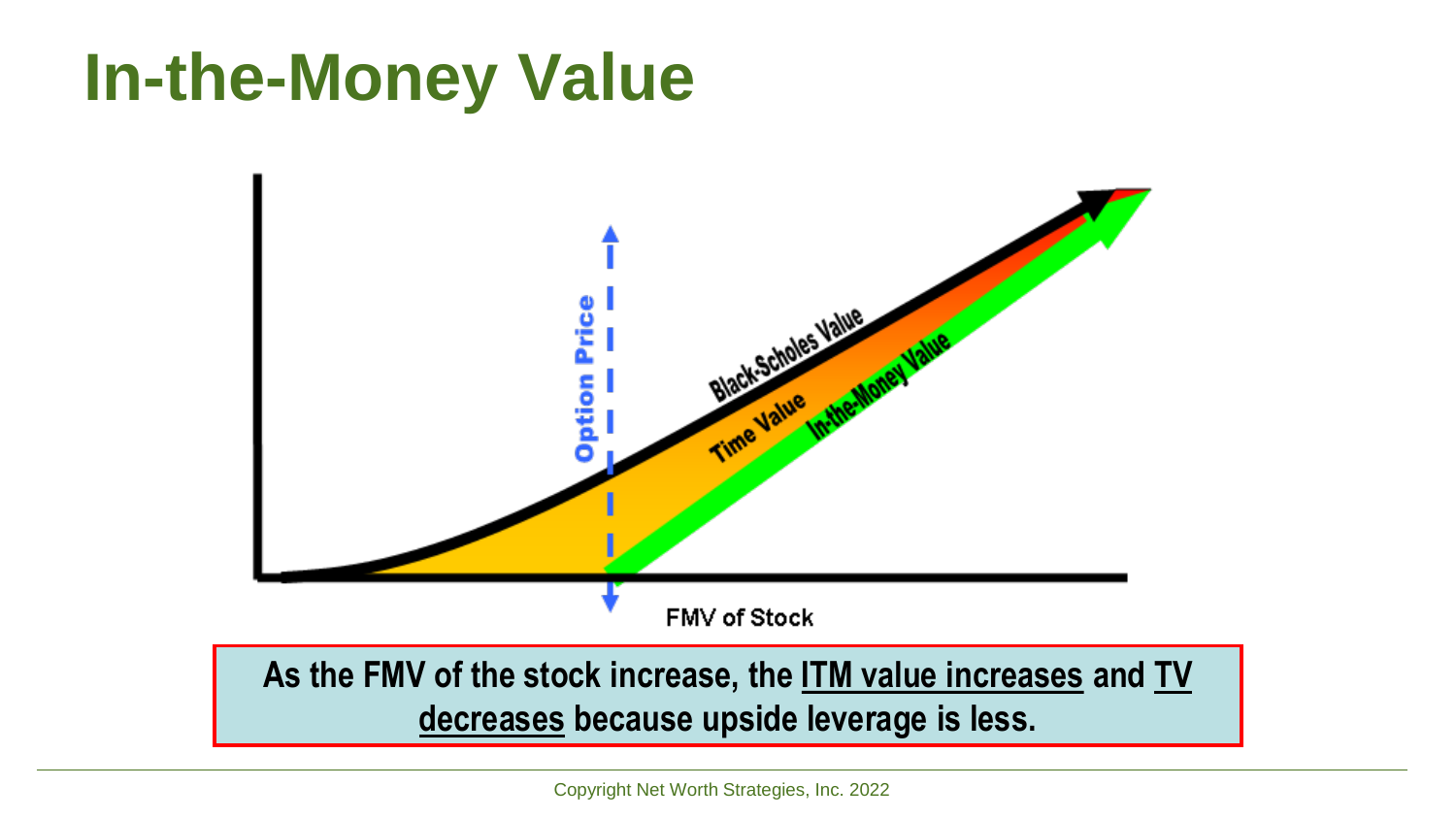### **Stock Option Leverage**

High Leverage/TV: stock price is close to the option price...

|                               | <b>Stock</b> |       | Option  | <b>ITMV</b> |      |
|-------------------------------|--------------|-------|---------|-------------|------|
|                               |              | 11.00 | \$10.00 | \$1.00      |      |
| $10\%$ Increase $\frac{1}{5}$ |              | 12.10 | \$10.00 | \$2.10      | 110% |

#### Low Leverage/TV: option has significant ITM value...

|                                                                                   | Stock |  | Option                           | <b>ITMV</b> |     |
|-----------------------------------------------------------------------------------|-------|--|----------------------------------|-------------|-----|
|                                                                                   |       |  | $$100.00 \;   \; $10.00 \;   \;$ | \$90,00     |     |
| $10\%$ Increase $\frac{1}{2}$ 110.00 $\frac{1}{2}$ \$10.00 $\frac{1}{2}$ \$100.00 |       |  |                                  |             | 11% |

**The higher the current stock price is relative to the strike price, the less time value or upside leverage remains in the option.**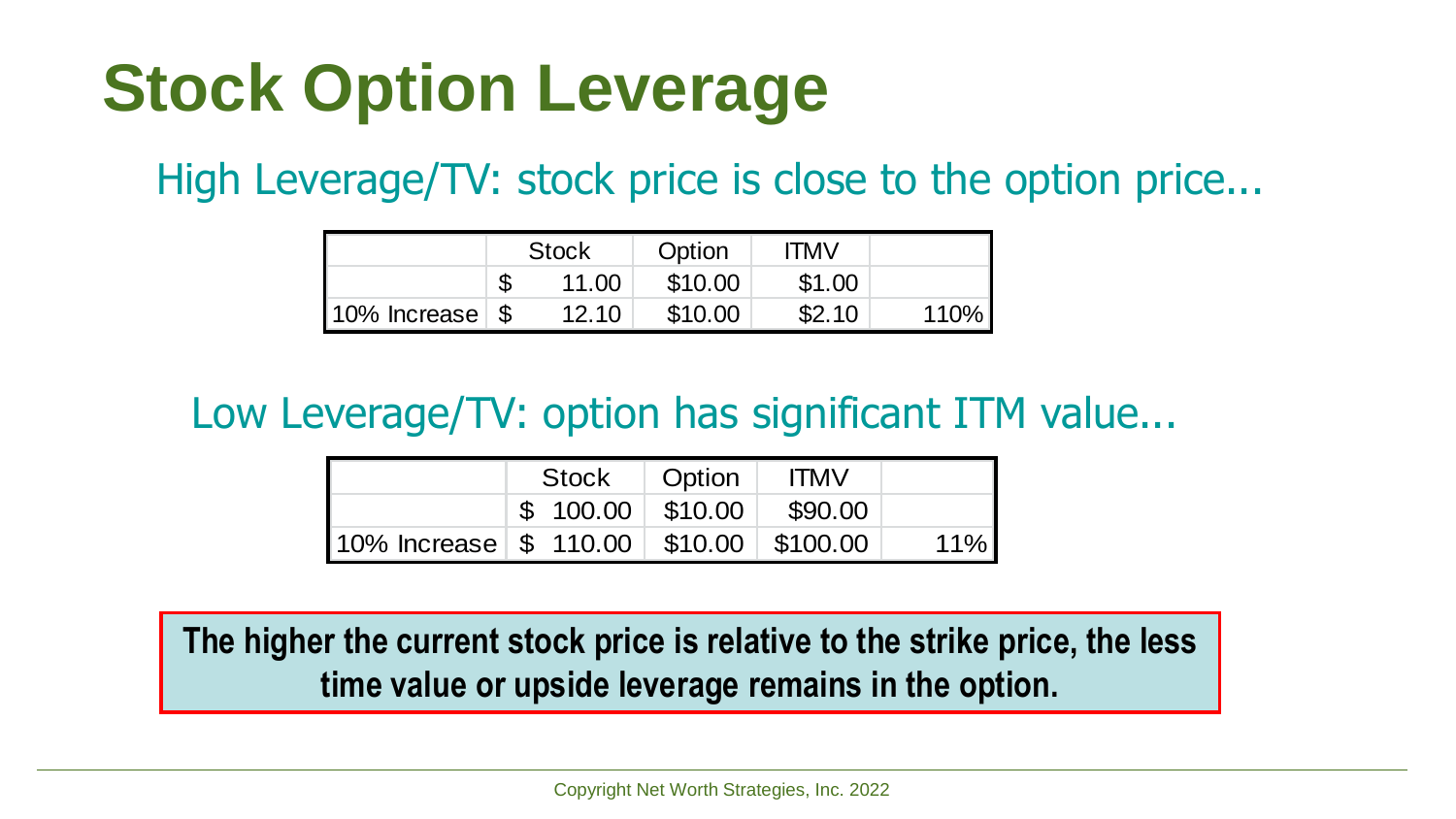#### **Risk-Free Rate of Return**

- An option's value is enhanced by the **ability to use the capital** that would otherwise be invested in the stock **for some other investment**…
- The Risk-Free Rate represents the return on this other investment…

**The higher the Risk Free Rate of Return, the higher the Time Value of the option.** 

- The Risk Free Rate can be derived from the yield on **US Treasury bills** or similar investments
- This value can also be found in the company's **annual report**  for the purpose of option expensing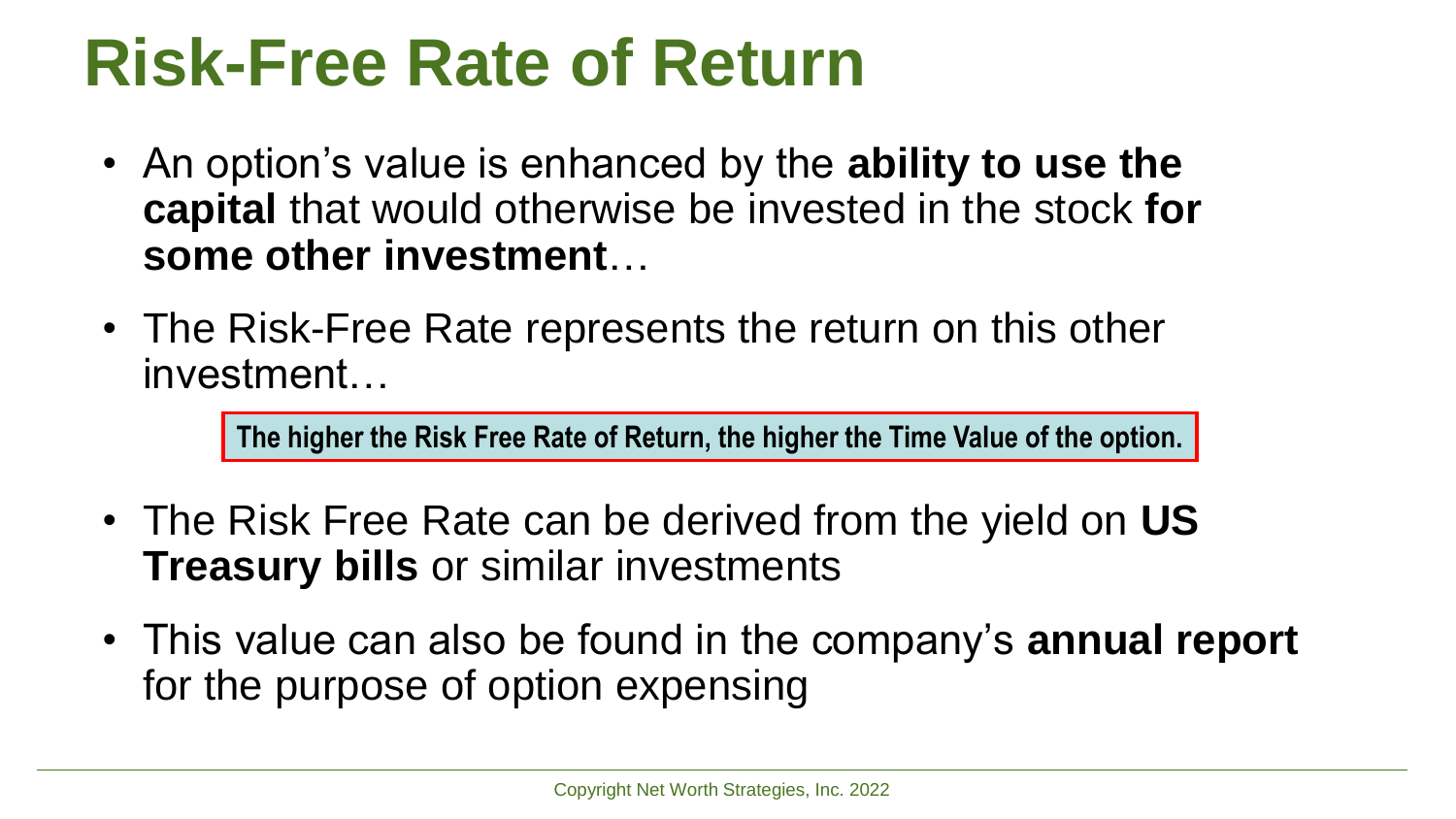#### **Per Share Dividend**

- Decreases an option's Time Value because the **holder is forgoing the dividend** until the time of exercise
- A dividend can produce **negative Time Value** when calculated by Black Scholes
- The inclusion of a **dividend is not relevant** if the client intends to exercise and sell immediately **for diversification purposes**

**The Time Value of an option is lower when the dividend is factored in.**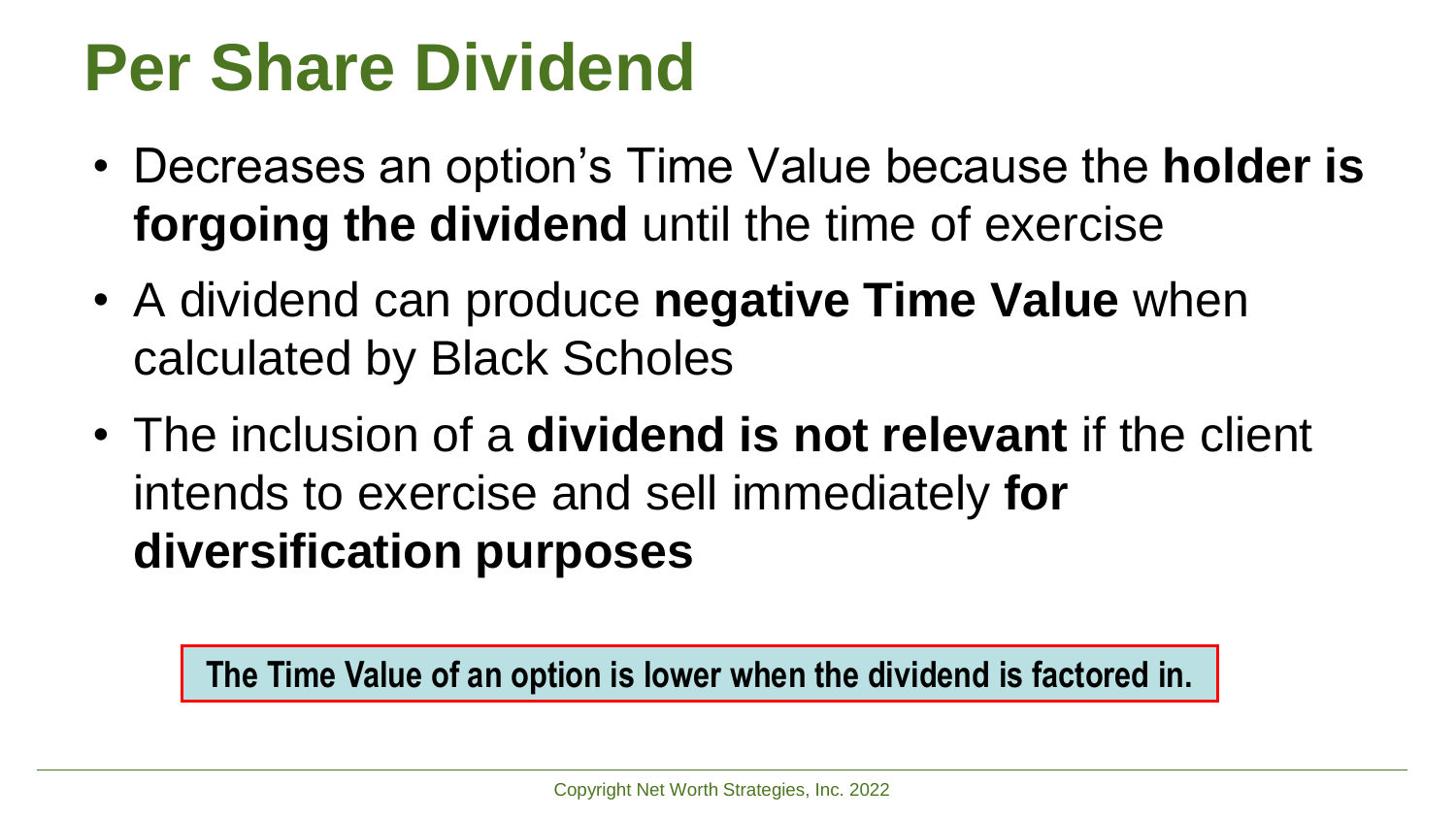## **Time Value Factor Summary**

- TV **decreases** as the expiration date approaches.
- TV **decreases** as the in-the-money amount increases.
- TV is **higher** for stocks with higher volatility.
- TV is **higher** when the risk-free rate of return is higher.
- TV **decreases** if a dividend is included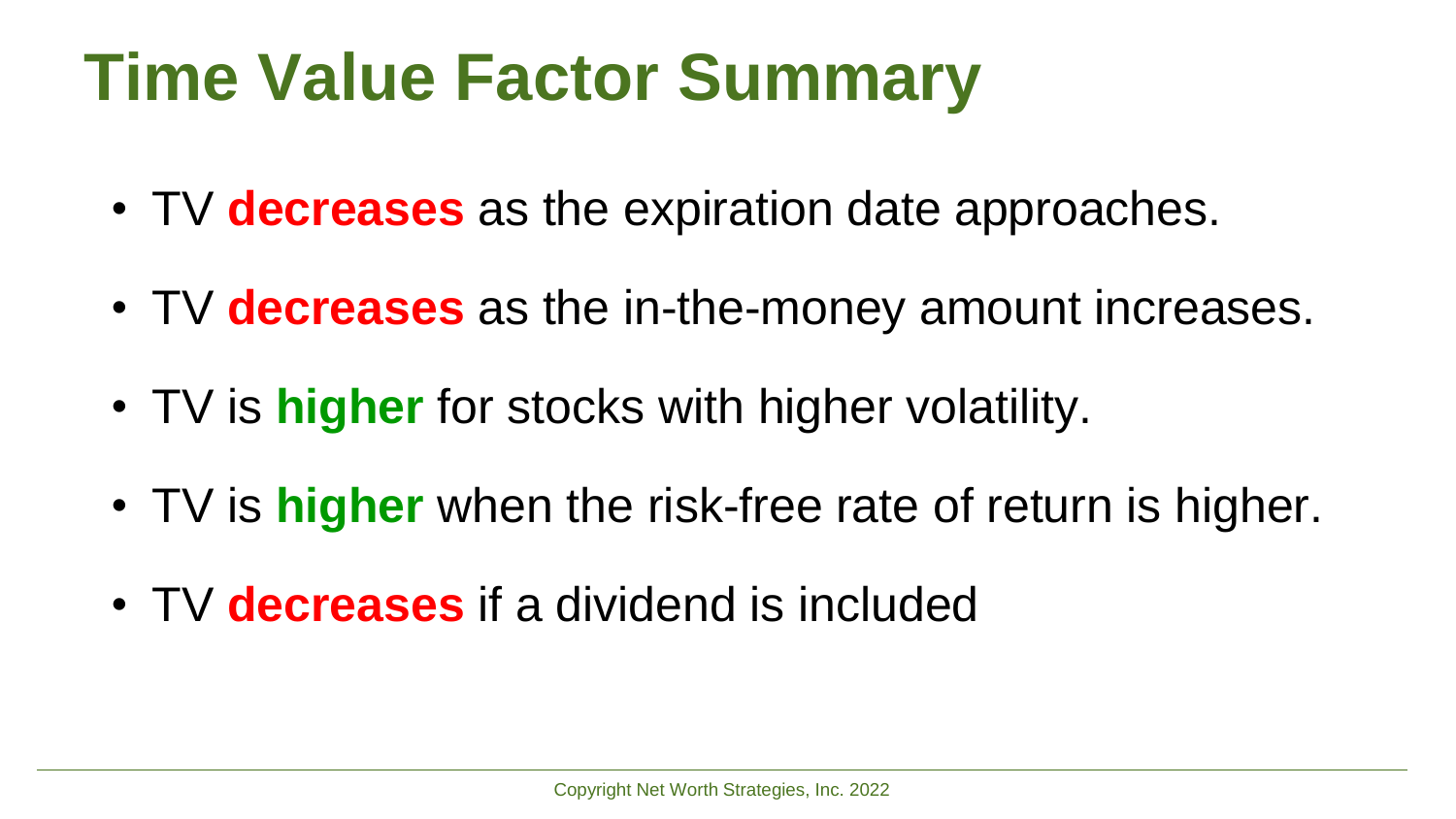## **Time Value Applications**

- **Insight Ratio**:
	- **Option Time Value / Full Option Value**
	- Represents the % of **theoretical potential compared to intrinsic value**
	- Effective at indicating option exercise **order & urgency**
	- **5%** Insight Ratio = **95%** of the option's value is **at risk**

#### • **Option Forfeit Value**:

- The current **pre-tax option value lost** if the client left the company (prior to retirement)
- Includes the **time value of the vested options** + the **full option value of the unvested options**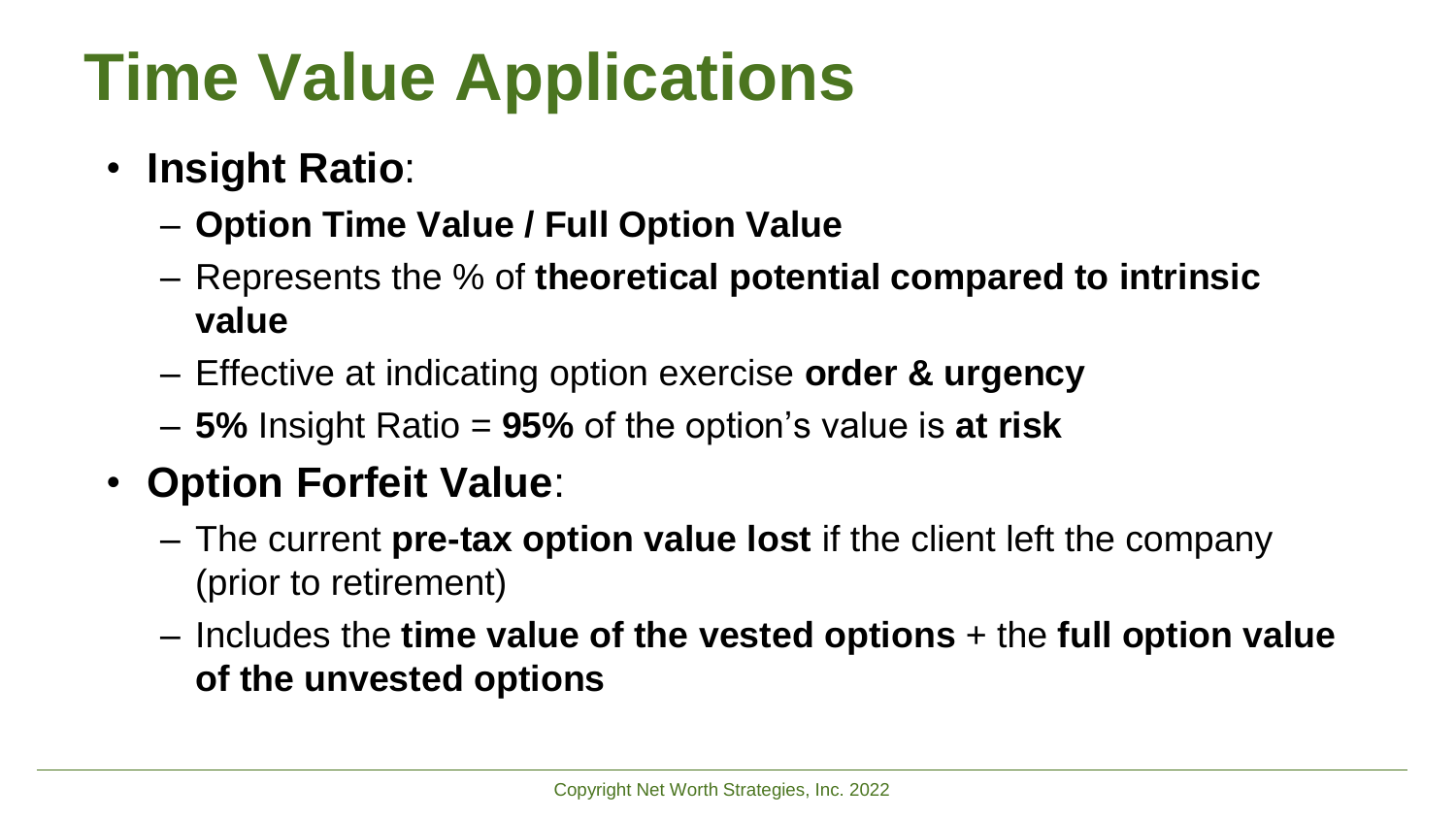### **EC Planning Framework**

#### Step 1: **Gather and Organize Info**

#### Step 2: **Calculate Values and Risks**

#### Step 3: **Identify & Track Diversification Criteria**

#### Step 4: **Model Strategies for Taxes & Cash Flow**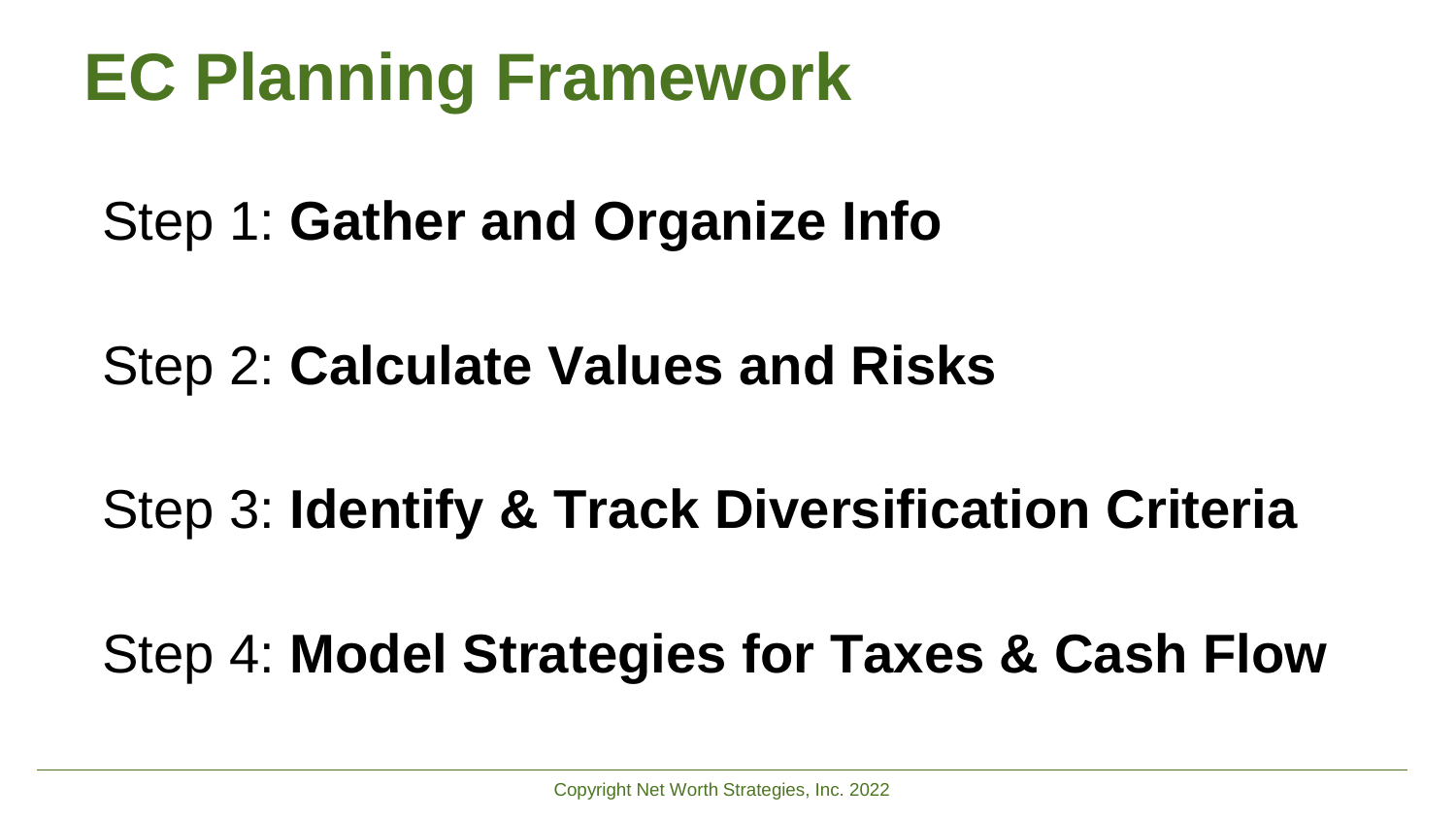# **Gathering & Organizing EC Info**

#### **Biggest Challenge & Barrier to Opportunity…**

- **Good Info:**
	- **Grant documents** (terms & vesting schedule)
- **Unreliable Info:** 
	- Client **spreadsheets**
- **Other Required Info:**
	- **Owned Share Lots** (acquisition date & cost)
	- Value of **Other Investments** (concentration%)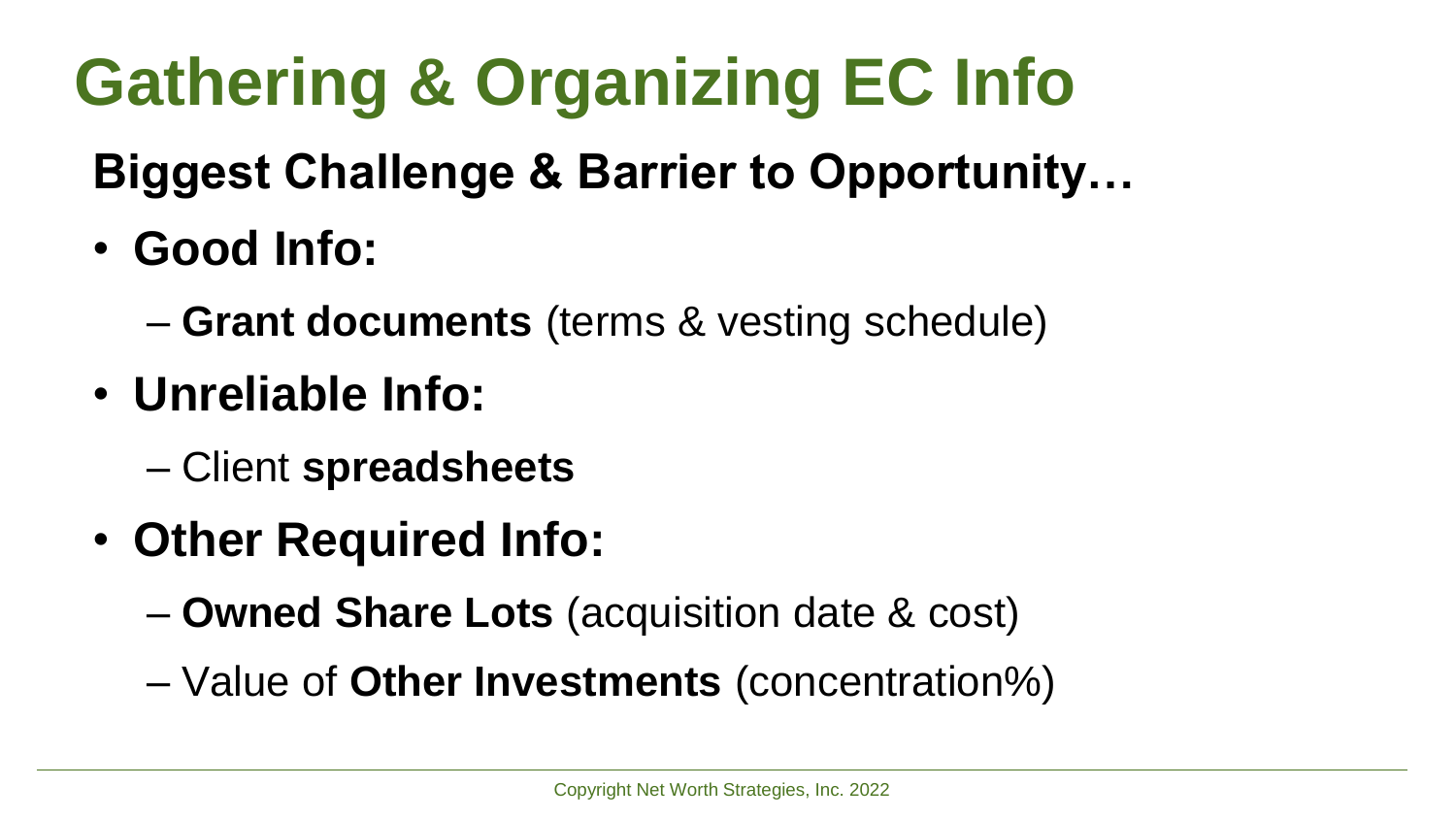# **Key Values & Risks**

- **Equity Comp Values**:
	- **Intrinsic Value**: FMV Exercise Price \* Shares
	- **After-Tax Value**: Intrinsic Value \* (1 Tax Rate)
	- **Full Option / Time Value**: Intrinsic + Time Value
	- **Forfeit Value**: TV Vested + FOV Unvested + RSA Value

#### • **Equity Comp Risks**:

- **Concentration**: % of equity comp. to other investments
- **Leverage**: % change of option value on X% price change
- **Insight Ratios**: % of FOV representing TV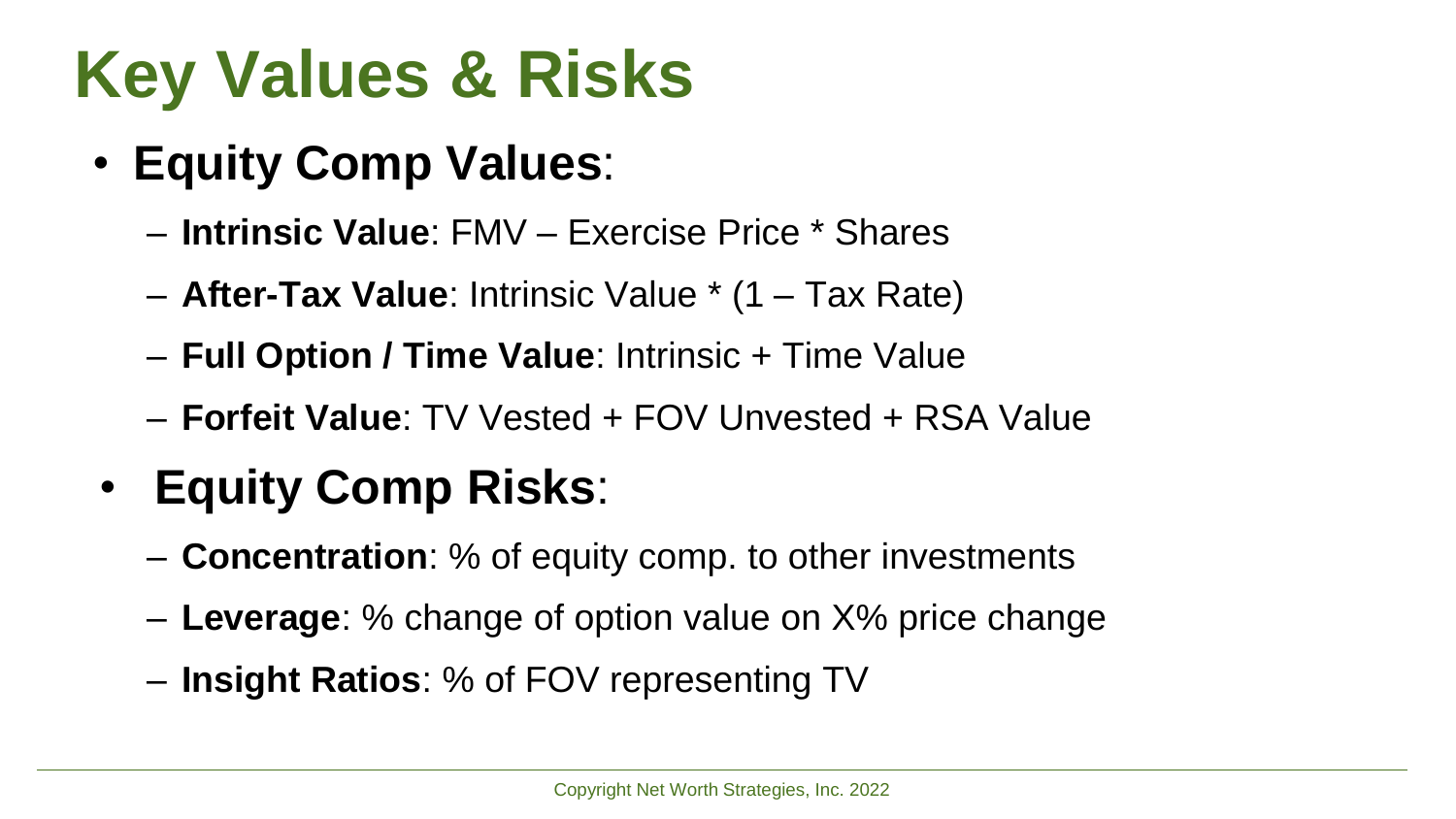## **Diversification Criteria & Monitoring**

#### **Establishes "When" to Take Action**

#### • **Ideally Determined by Risk & Not Wishful Thinking**

- High Concentration (>50%) in Company Holdings
- Low Insight Ratios (<10%)

#### • **Setting Price Targets**

- Insight Ratios Can be Used to Determine Future Stock Prices of Stock Options
- For Owned Shares Utilize Reasonable Annual Growth Rates (+/- 5-8%)

#### • **Monitoring Alternatives**

- Nightly Using Closing Stock Price for Insight Ratios and Concentration%
- 10b5-1 Plans Using Market Stock Price for Automatic Trades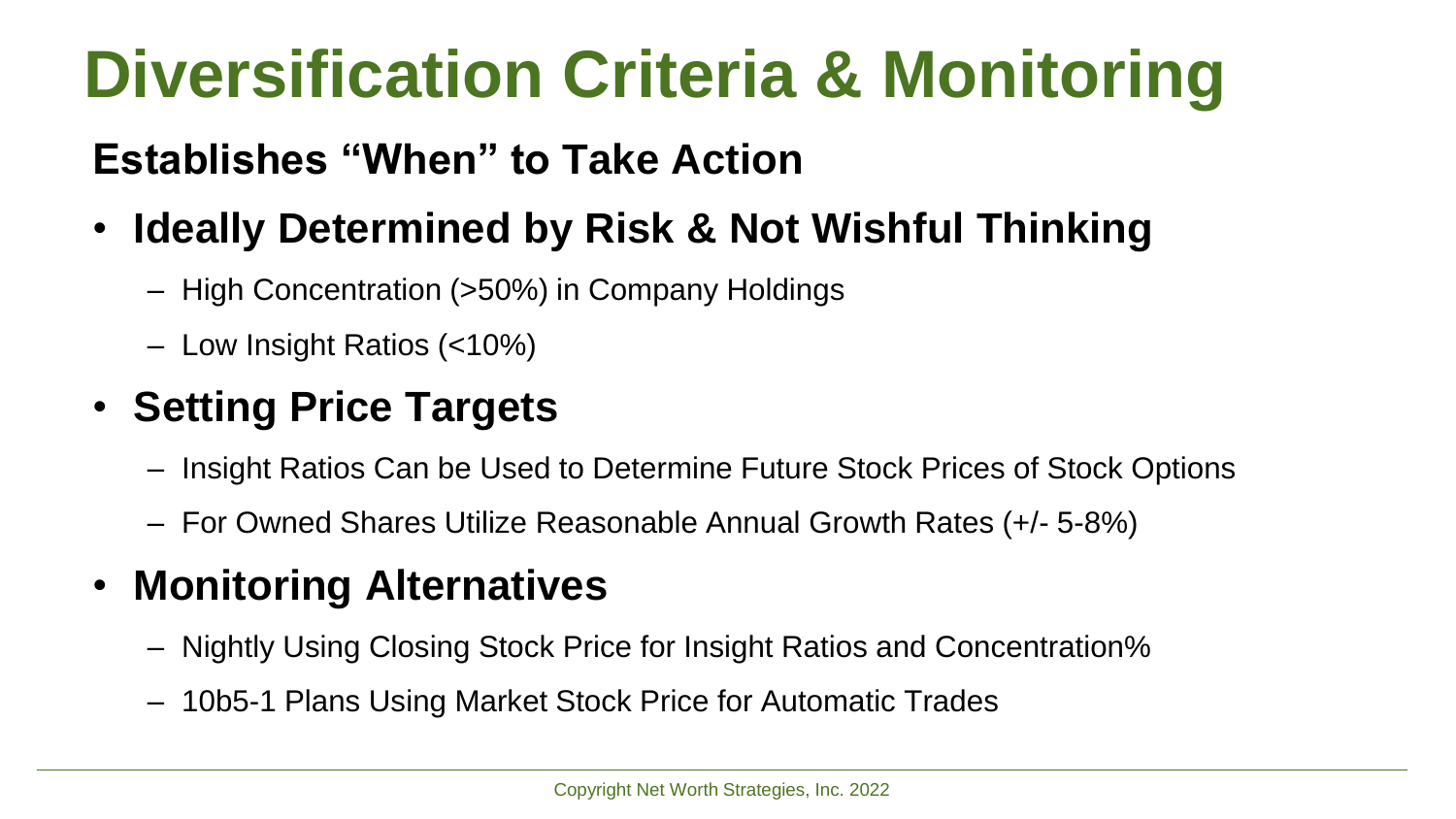## **Strategy Modeling (As Needed)**

- Provides Detailed **Taxes & Cash Flow** Calculations
- Answers Specific **Client Questions**:
	- Estimating **AMT** Liability for ISO Exercises
	- Comparing Exercising ISOs as **Qualified v. Disqualifying**
	- How Many **ISOs Can be Exercised Up to AMT limit**
- Illustrating **Exit Strategies** Using
	- Different Annual **Stock Price Growth Rates**
	- Various **Rates of Diversification** Based on **Risk Profile**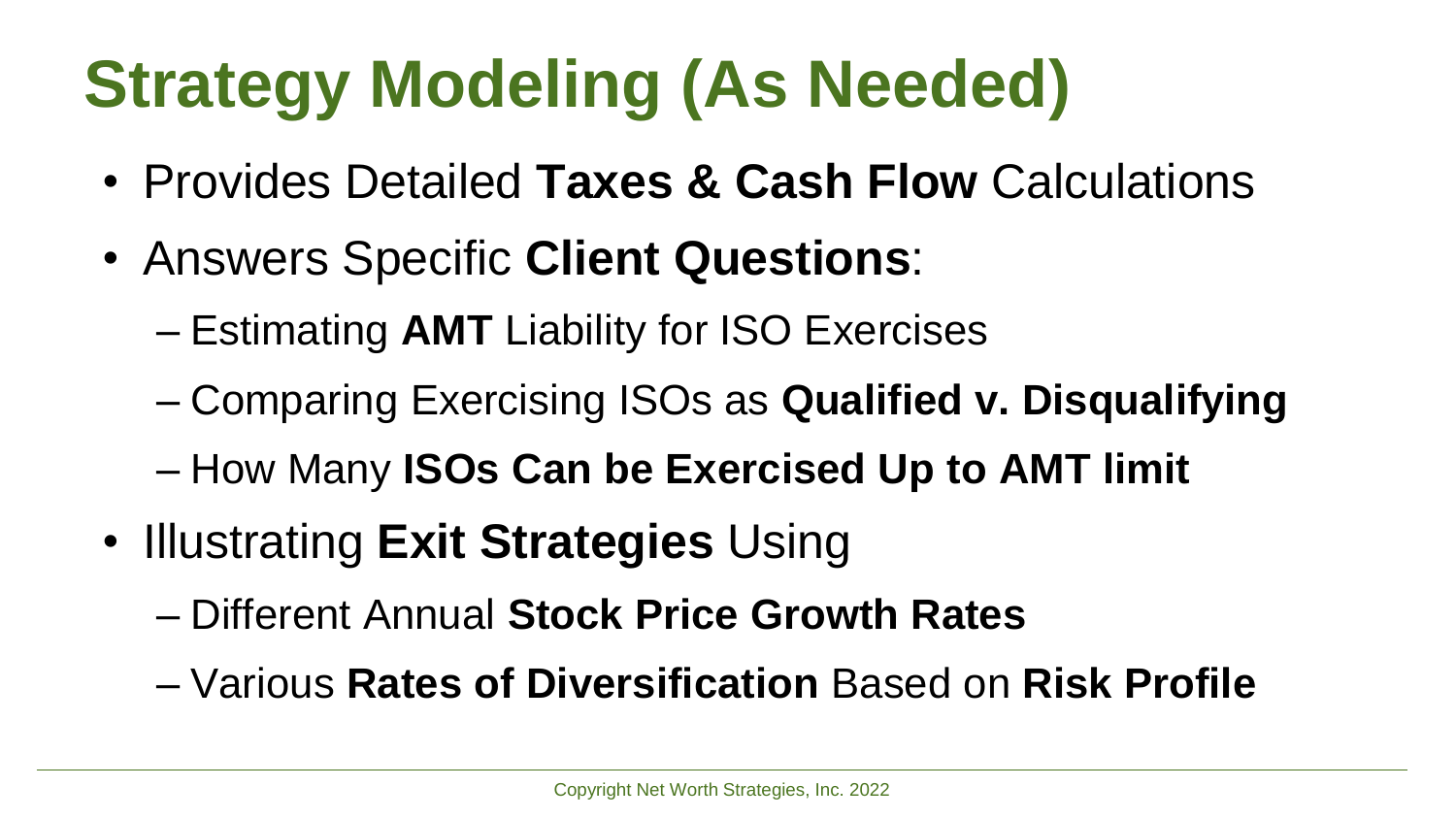## **Case Study: Sam & Sally Sample**

- **NDAQ Stock Price**: **\$157 (down from \$210 [25%] on January 1st)**
- **Stock Volatility**: **30% Risk Free Rate**: **1.7%**
- **Income Tax Rate**: **50% Cap Gains**: **20%** (Fed+State)
- **Stock Options**:
	- **2 ISOs, 2 NQSOs:** 33,500 vested & 9,500 unvested
- **Shares**:
	- **3 RSUs:** 9,000 shares vesting 2022 2025
	- **7 Owned Share Lots:** 1 exercised ISO, vested RSUs and ESPP shares
- **Other Investment Value**: **\$1,400,000**
- **Financial Goal**: **\$12,000,000**
- **Client Goals: Diversify Regularly, Avoid AMT, Compare QvD Strategies**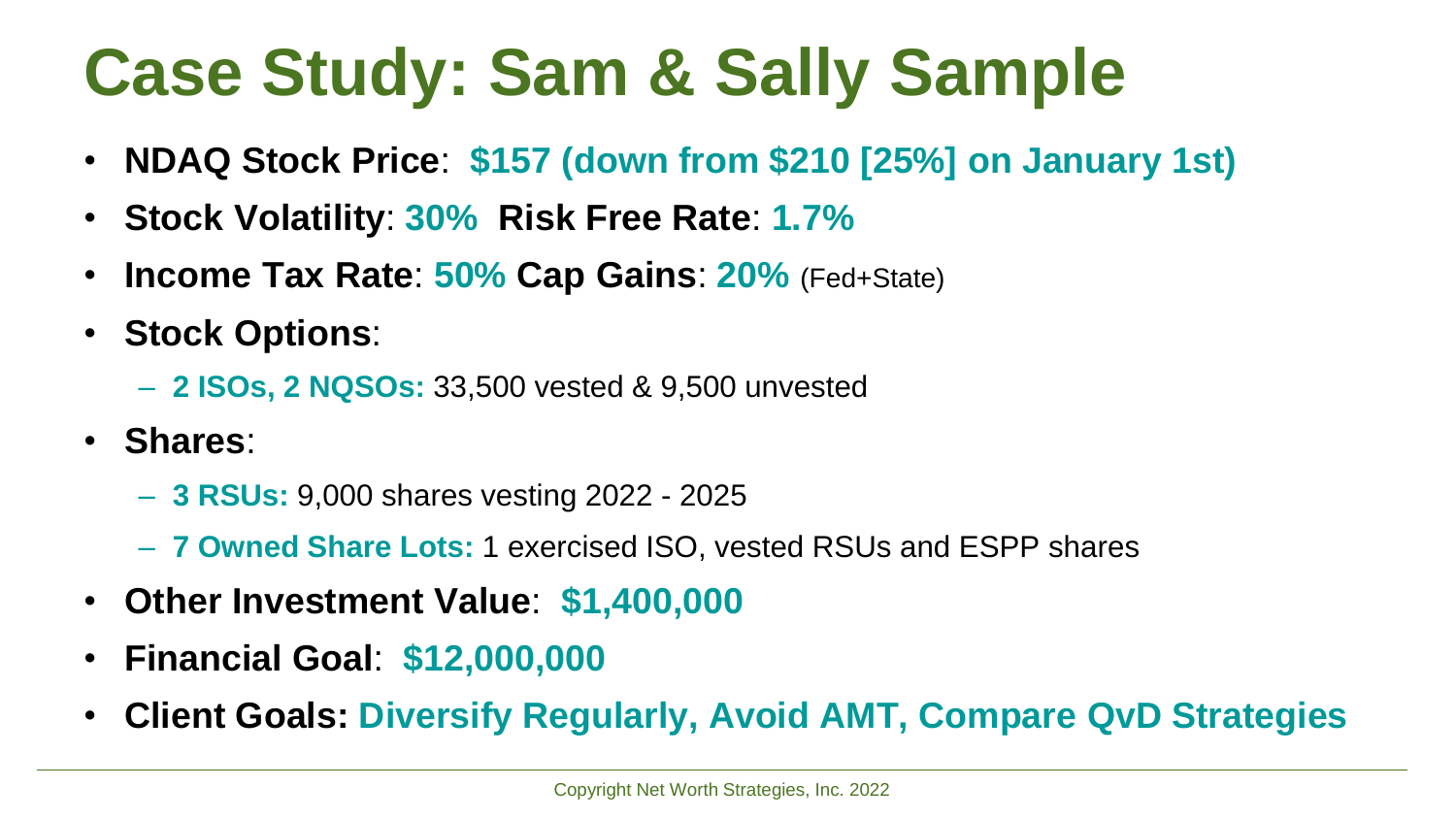#### **CASE STUDY ANALYSIS DETAILS & CALCULATIONS**

#### **StockOpter.com Sample**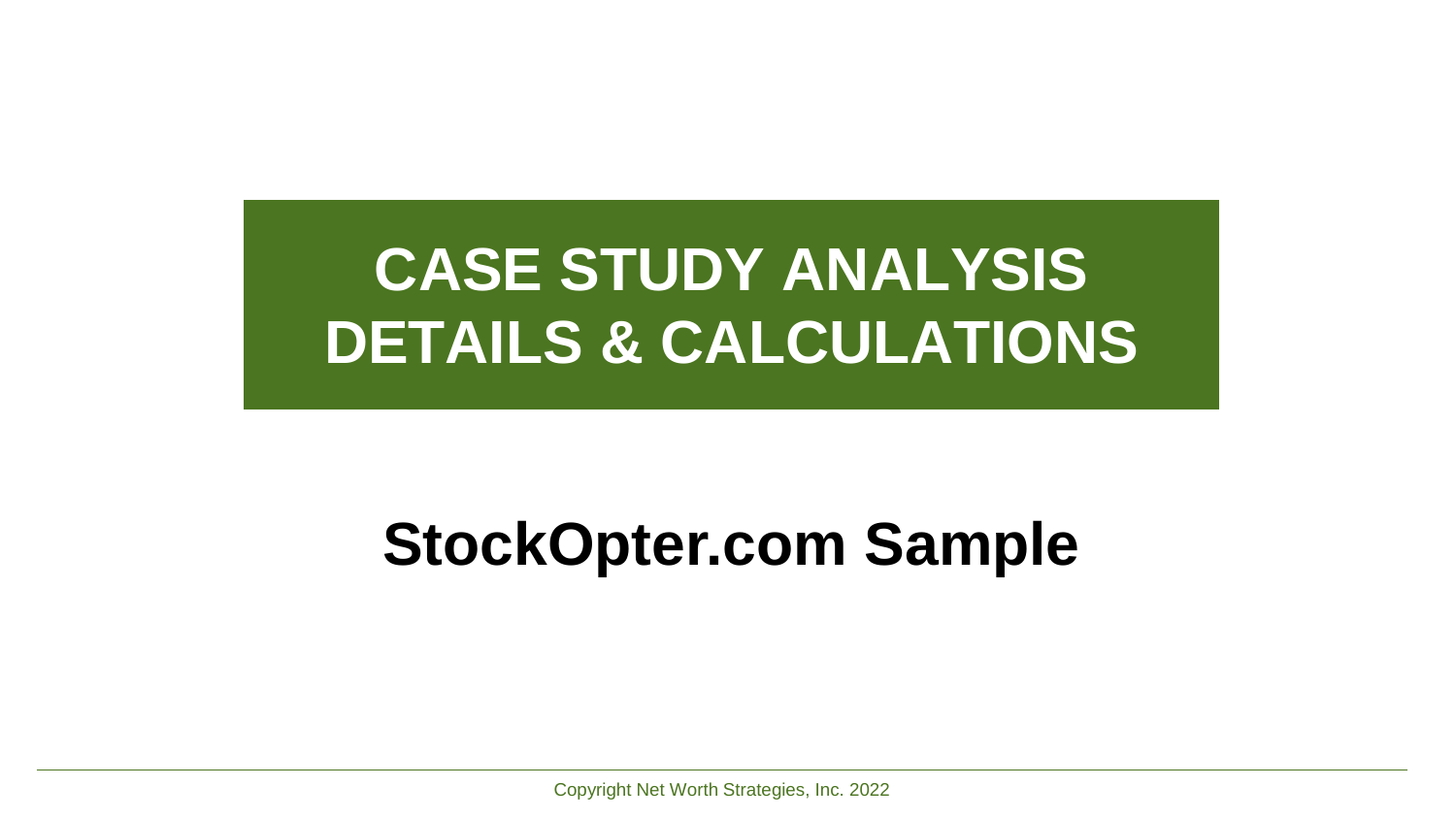# **Equity Comp Planning Resources**

- Kitces Article on **[Equity Comp Niche](https://www.kitces.com/blog/equity-compensation-planning-executives-stockopter-option-grants-share-grants-valuation-analysis-modeling/)**
- **[StockOpter University](https://stockopter.com/blog/)**
- **[StockOpter.com](https://stockopter.com/)**
	- Equity Compensation Valuation & Risk Analysis
	- Multi-Year Tax & Cash Flow Modeling (New)
	- Customizable Client Deliverables
	- Decision Criteria Monitoring and 10b5-1 Plans
- **myStockOptions.com**
	- Articles
	- Webinars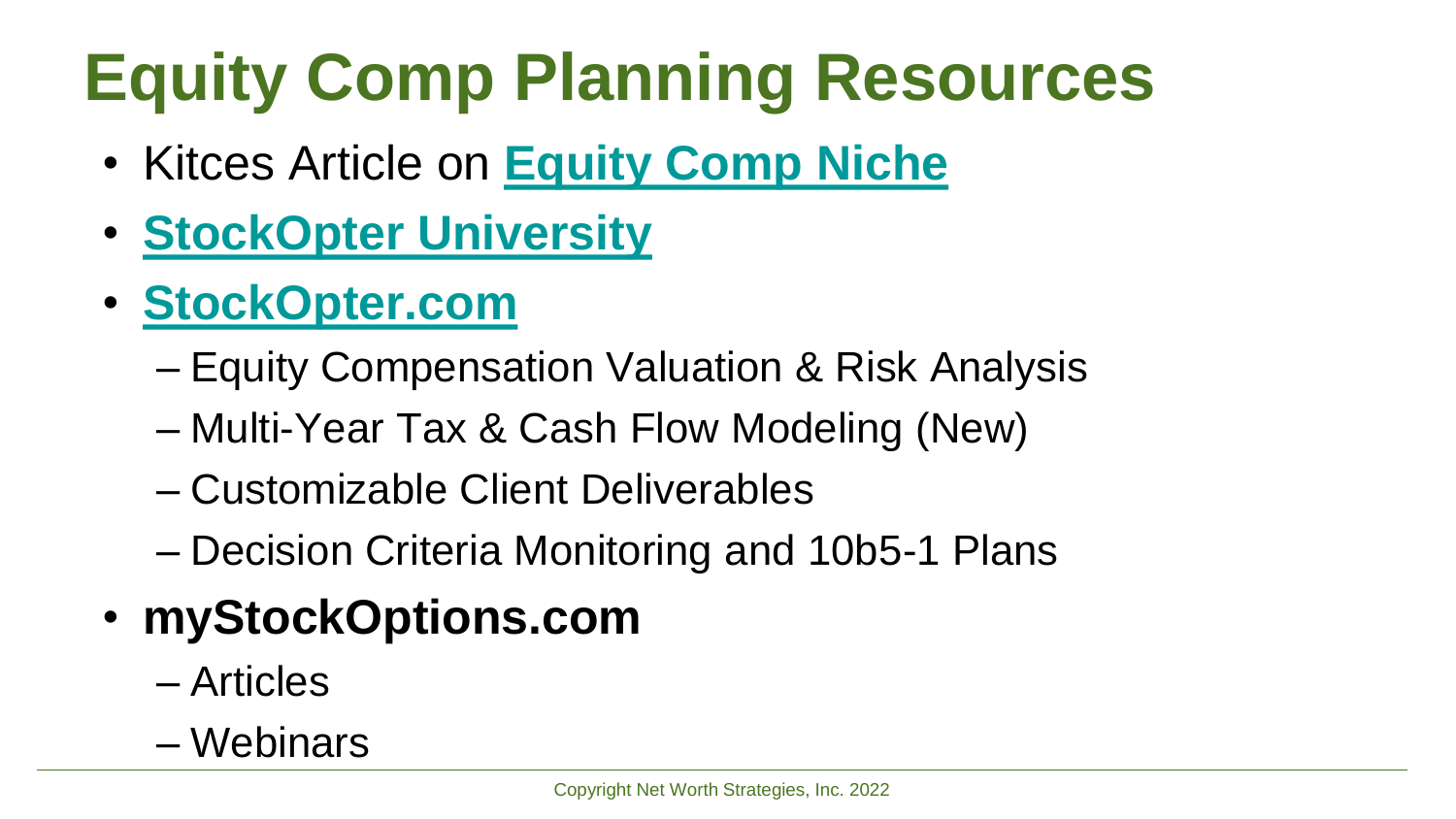